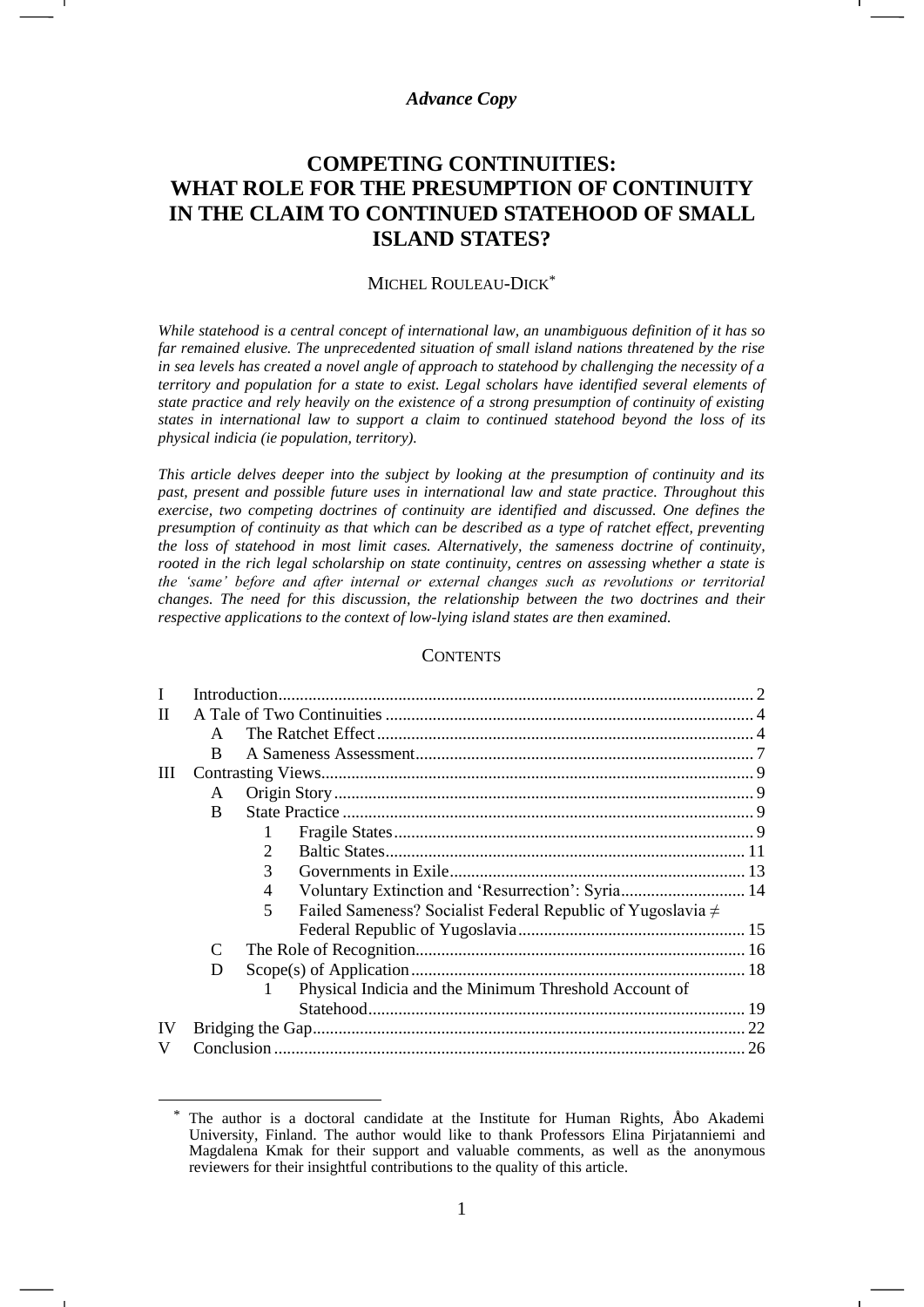-

#### <span id="page-1-2"></span>I INTRODUCTION

While theoretically striving for justice, legal frameworks are far from impervious to a wide array of external influences. This is particularly true of international law to the point that some might go so far as to question the relevance of even bothering to apply a doctrinal approach to its study, a fortiori in the context of a crisis like climate change. On the other hand, major crises tend to bring to light realities which otherwise lie far removed from public attention and climate change is no exception. A paradox highlighted by the transition to a climate-changed Earth is the fact that some of the states that have least benefited from and contributed the least to the production of greenhouse gases might be among the first victims of the Anthropocene.<sup>1</sup> Low-lying island states ('LLISs') are characterised by their low elevation above sea level and their insularity. This makes them particularly vulnerable to the rise in sea levels caused by climate change which may first render their territory uninhabitable and later result in its physical disappearance. For instance, Tuvalu's highest elevation point is only five metres. <sup>2</sup> Kiribati, the Marshall Islands and the Maldives are other examples of states for which climate change presents an existential threat, with Kiribati possibly becoming uninhabitable within the next 10 to 15 years.<sup>3</sup> As the complex problems faced by LLISs have garnered more attention, the question of the continued statehood of threatened states has been brought to the forefront of legal discussions on statehood. The reason for this lies in international law's traditional approach to statehood, which is closely linked to the existence of physical indicia in the form of population and territory.

<span id="page-1-1"></span>Due to both the lack of a fully satisfactory definition of statehood and the novelty of the predicament of LLISs, international legal scholars have shown a considerable amount of creativity in attempting to dissipate some of the uncertainty relating to the continued statehood of an LLIS beyond the loss of its territory and population. Ultimately, the core of current discussions lies in determining whether statehood is flexible enough to accommodate a de-territorialised state.<sup>4</sup> Using elements of state practice and past legal scholarship, the current discussion seems to indicate that yes, the current framework of international law can indeed accommodate such a possibility.<sup>5</sup>

<span id="page-1-0"></span><sup>1</sup> See generally Davor Vidas, 'Sea-Level Rise and International Law: At the Convergence of Two Epochs' (2014) 4(1–2) *Climate Law* 70, 81–3.

<sup>2</sup> Susin Park, 'Climate Change and the Risk of Statelessness: The Situation of Low-Lying Island States' (Research Paper No PPLA/2011/04, Division of International Protection, United Nations High Commissioner of Refugees, May 2011) 1.

<sup>3</sup> Ibid; Human Rights Committee, *Views Adopted by the Committee under Article 5 (4) of the Optional Protocol, Concerning Communication No 2728/2016*, 127th sess, UN Doc CCPR/C/127/D/2728/2016 (23 September 2020) 11–12 [9.10]–[9.12] ('*Teitiota v New Zealand*'). The exact extent of the challenges faced by LLISs is closely tied to the local severity of climate change. The tropical Western Pacific Region has experienced sea level rise rates up to four times the global average between 1993 and 2009: Leonard A Nurse et al, 'Small Islands' in Vicente R Barros et al (eds), *Climate Change 2014: Impacts, Adaptation, and Vulnerability* (Cambridge University Press, 2014) 1613, 1619.

<sup>4</sup> See generally Susannah Willcox, 'Climate Change and Atoll Island States: Pursuing a "Family Resemblance" Account of Statehood' (2017) 30(1) *Leiden Journal of International Law* 117; Maxine Burkett, 'The Nation Ex-Situ: On Climate Change, Deterritorialized Nationhood and the Post-Climate Era' (2011) 2(3) *Climate Law* 345.

<sup>5</sup> See below Part II(A).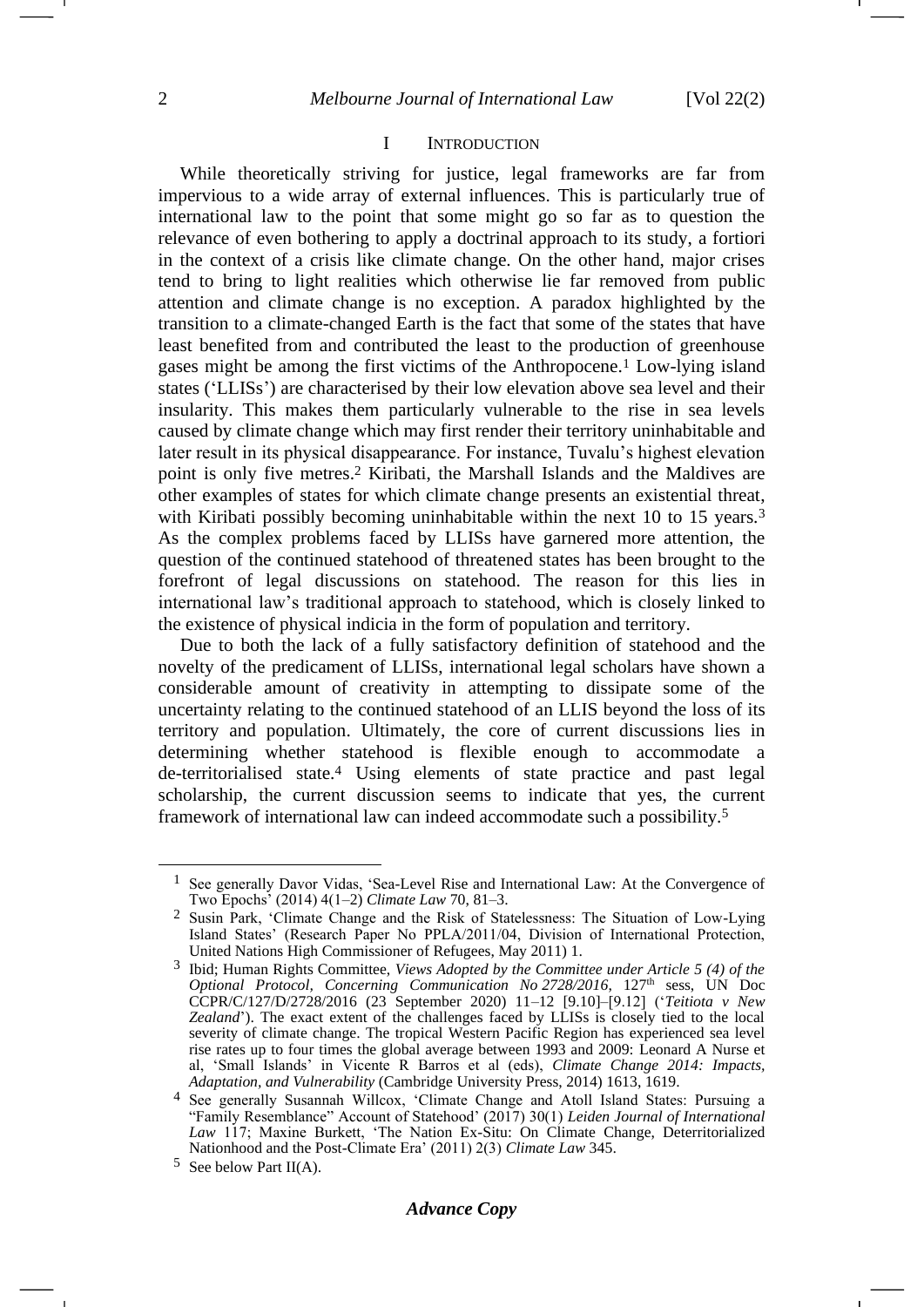The importance of this analysis cannot be downplayed. Accurate legal foresight is key to adopting the right approach to preventing harm to the threatened populations and ensuring their rights in a climate-changed world. Law usually tends to lag behind society, and even more so in relation to the physical world. Here, however, this does not have to be the case. Understanding the challenges to be addressed is one of the keys to mitigating harm and preventing worst-case scenarios from becoming reality. It is here that the present article will attempt to add to the current discussion.

There are different angles from which statehood can be approached and the case of LLISs is particularly complex due to the lack of unequivocal, authoritative guidance. No state has physically disappeared before, and any state practice or legal scholarship relates only indirectly to this novel situation.<sup>6</sup> This is perhaps why the idea of a 'fail-safe' for arguments on the question of continued statehood is so tempting. An existing principle in international law that could tip the scales in favour of continued statehood, should other arguments fail to convince, would provide certainty where there might otherwise be only speculation.

However, such reliance needs to be substantiated by an analysis of proportional strength; otherwise, it risks giving a false impression of solidity to the legal analysis. In the present context, this fail-safe has materialised using the principle known as the presumption of continuity. Currently interpreted as cementing the continued statehood of a small island state beyond the loss of physical indicia, this article challenges the position given to the presumption of continuity in legal scholarship by identifying and discussing two competing doctrines of continuity.

The article proceeds in four steps.

- First, the two doctrines of the presumption of continuity are outlined, as well as their respective position in legal scholarship.
- Secondly, examples of state practice commonly cited in relation to the study of continuity are discussed in context, and their respective implications for both doctrines of continuity are surveyed.
- Thirdly, the relationship of physical indicia with statehood and continuity is examined with the purpose of establishing the scope assigned to continuity by each doctrine.
- Lastly, the article addresses the relationship between the two doctrines of continuity, explores possible overlaps and determines which factors need to be considered if the concept of continuity is to remain applicable in support of the continued statehood of small island states.

<sup>6</sup> Burkett (n [4\)](#page-1-0) 354. See also United Nations High Commissioner for Refugees, 'Climate Change and Statelessness: An Overview', Submission to the Ad Hoc Working Group on Long-Term Cooperative Action, 15 May 2009  $\lt$ https://www.refworld.org/docid/4a2d189d3.html>, archived at  $\lt$ https://perma.cc/RJA9-MXLP>.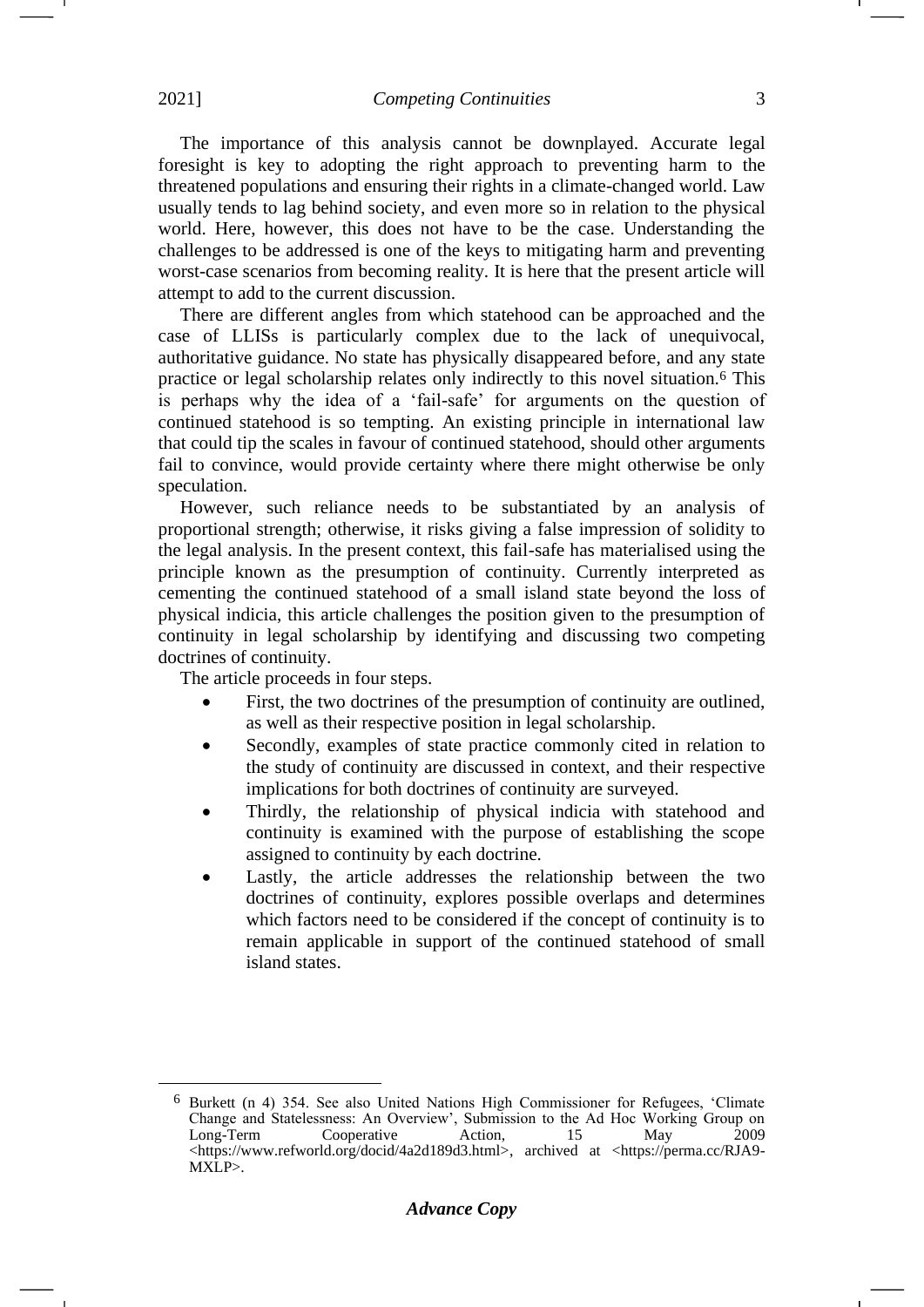## II A TALE OF TWO CONTINUITIES

#### <span id="page-3-1"></span><span id="page-3-0"></span>A *The Ratchet Effect*

By reviewing the current legal research on the statehood of small island states, one can gain a reasonably good understanding of the presumption of continuity, particularly its assumed application to the hypothetical case of a de-territorialised LLIS. Susannah Willcox has perhaps best encapsulated this doctrine of the presumption of continuity of existing states through the use of an analogy with a 'ratchet effect'.<sup>7</sup> According to Willcox, this 'ratchet effect' means 'the status of statehood, once achieved, is difficult to lose'. <sup>8</sup> Simple and effective, this formulation will be preferred in this article to designate the predominant use of the presumption of continuity in the context of the discussion on the future statehood of LLISs.

Concretely, according to this definition of continuity, an island state's statehood would not automatically be extinguished with the complete loss of its territory and population, even though these constitute the key physical elements of statehood according to its traditional definition.<sup>9</sup> The presumed flexibility of the notion of statehood and the existence of the presumption of continuity mean that statehood could allow the existence of a de-territorialised LLIS. James Crawford is often cited as supporting this assumption: 'there is a strong presumption against the extinction of States once firmly established'. 10

This 'ratchet effect' doctrine of continuity has also been endorsed in mainstream scholarship, as reflected by its use in a report of a United Nations High Commissioner for Refugees ('UNHCR') expert panel on Climate Change and Displacement,<sup>11</sup> or more recently in the International Law Association Committee on International Law and Sea Level Rise's report.<sup>12</sup> This conception of continuity has also permeated through other areas of international law such as

<sup>7</sup> Willcox (n [4\)](#page-1-0) 122.

<sup>8</sup> Ibid.

<sup>9</sup> See *Montevideo Convention on the Rights and Duties of States*, opened for signature 26 December 1933, 165 LNTS 19 (entered into force 26 December 1934) art 1 ('*Montevideo Convention*').

<sup>&</sup>lt;sup>10</sup> James Crawford, *The Creation of States in International Law* (Oxford University Press, 2<sup>nd</sup> ed, 2007) 715. This specific citation is widely used throughout literature to support a ratchet-like continuity: see, eg, Lilian Yamamoto and Miguel Esteban, *Atoll Island States and International Law: Climate Change Displacement and Sovereignty* (Springer, 2014) 176; Nathan Jon Ross, 'Low-Lying States, Climate Change-Induced Relocation, and the Collective Right to Self-Determination' (PhD Thesis, Victoria University of Wellington, 2019) 153–4; Jacquelynn Kittel, 'The Global "Disappearing Act": How Island States Can Maintain Statehood in the Face of Disappearing Territory' [2014] (4) *Michigan State Law Review* 1207, 1248; Derek Wong, 'Sovereignty Sunk? The Position of "Sinking States" at International Law' (2013) 14(2) *Melbourne Journal of International Law* 346, 362; Burkett ([n 4\)](#page-1-0) 354.

<sup>11</sup> United Nations High Commissioner for Refugees, *Summary of Deliberations on Climate*   $Displacement$ <https://www.unhcr.org/4da2b5e19.pdf>, archived at <https://perma.cc/FG6S-HLL7>. Park, writing for the UNHCR, also mentions the existence of a 'strong presumption of continuity for established states': Park (n [2\)](#page-1-1) 3.

<sup>12</sup> Davor Vidas, David Freestone and Jane McAdam, *International Law and Sea Level Rise: Report of the International Law Association Committee on International Law and Sea Level Rise* (Brill, 2019).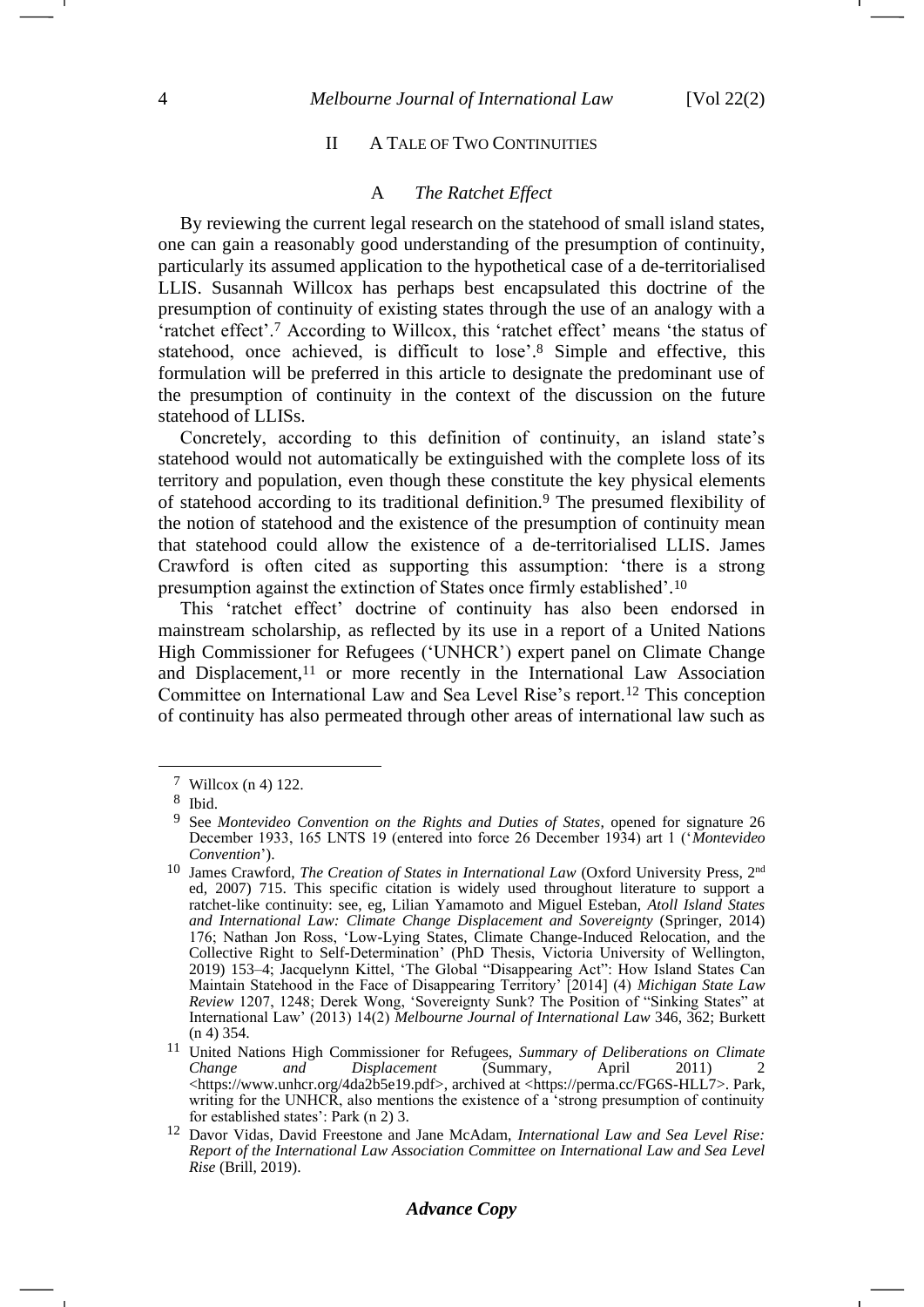scholarship on the law of the sea.<sup>13</sup> An often cited study by Maxine Burkett on the possibility of LLISs continuing their existence as de-territorialised states also makes reference to Crawford's influential opus on the creation of states in international law to assert that there exists a 'strong presumption that favours the continuity and disfavours the extinction of an established state'.<sup>14</sup> Crawford in turn cites Krystyna Marek and her 'leading study'<sup>15</sup> as the source of this presumption. Marek's 1954 thesis, despite its venerable age, has retained its relevance to this day and her pioneering work on continuity remains influential in the study of state continuity and identity.<sup>16</sup>

<span id="page-4-2"></span><span id="page-4-1"></span><span id="page-4-0"></span>In his 2019 thesis, Nathan Ross gives a predominant role to the presumption of continuity, read in conjunction with the right to self-determination, to argue for the continued statehood of LLISs beyond the loss of physical indicia.<sup>17</sup> Jane McAdam briefly mentions the presumption of continuity,<sup>18</sup> as do Rosemary Rayfuse and Emma Crawford who mention it as a relevant principle to the case of LLISs without further assessing its exact role.<sup>19</sup> Hence, it seems clear that while its role is perhaps not universally accepted as a ratchet, $20$  it is not a stretch to state that the ratchet effect doctrine of continuity has gained widespread

<sup>13</sup> Kate Purcell, *Geographical Change and the Law of the Sea*, ed Catherine Redgwell and Roger O'Keefe (Oxford University Press, 2019) 229.

<sup>14</sup> Burkett (n [4\)](#page-1-0) 354; Crawford (n [10\)](#page-3-0) 701.

<sup>15</sup> Crawford (n [10\)](#page-3-0) 669.

<sup>16</sup> Indeed, Wong (n [10\)](#page-3-0) 347, for instance, starts his article with a quote from Krystyna Marek's thesis, and Abhimanyu George Jain dedicates four pages to addressing some of the arguments Marek raises. See Abhimanyu George Jain, 'The 21st Century Atlantis: The International Law of Statehood and Climate Change-Induced Loss of Territory' (2014) 50(1) *Stanford Journal of International Law* 1, 19–22. Lauri Mälksoo also cites Marek's 'ground-breaking study' and Crawford to support framing continuity as a presumption: Lauri Mälksoo, *Illegal Annexation and State Continuity: The Case of the Incorporation of the Baltic States by the USSR* (Martinus Nijhoff Publishers, 2003) 11, 209.

<sup>17</sup> Ross (n [10\)](#page-3-0).

<sup>18</sup> Jane McAdam, *Climate Change, Forced Migration, and International Law* (Oxford University Press, 2012) 142.

<sup>19</sup> Rosemary Rayfuse and Emily Crawford, 'Climate Change, Sovereignty and Statehood' (Research Paper No 11/59, Sydney Law School, The University of Sydney, September 2011) 6. Interestingly, in her 2009 article 'W(h)ither Tuvalu? International Law and Disappearing States', Rayfuse does not mention the existence of a presumption of continuity: Rosemary Rayfuse, 'W(h)ither Tuvalu? International Law and Disappearing States' (Research Paper No 2009-9, Faculty of Law, University of New South Wales, 1 April 2009).

<sup>20</sup> Vidas, for instance, briefly discusses the presumption of continuity, hinting that the role it is given might not be representative of the actual scope of the principle: Vidas (n [1\)](#page-1-2) 82. Jenny Grote Stoutenburg also alludes to the difference between the continuity vs succession conundrum and the situation of LLISs: Jenny Grote Stoutenburg, *Disappearing Island States in International Law* (Brill Nijhoff, 2015) 303.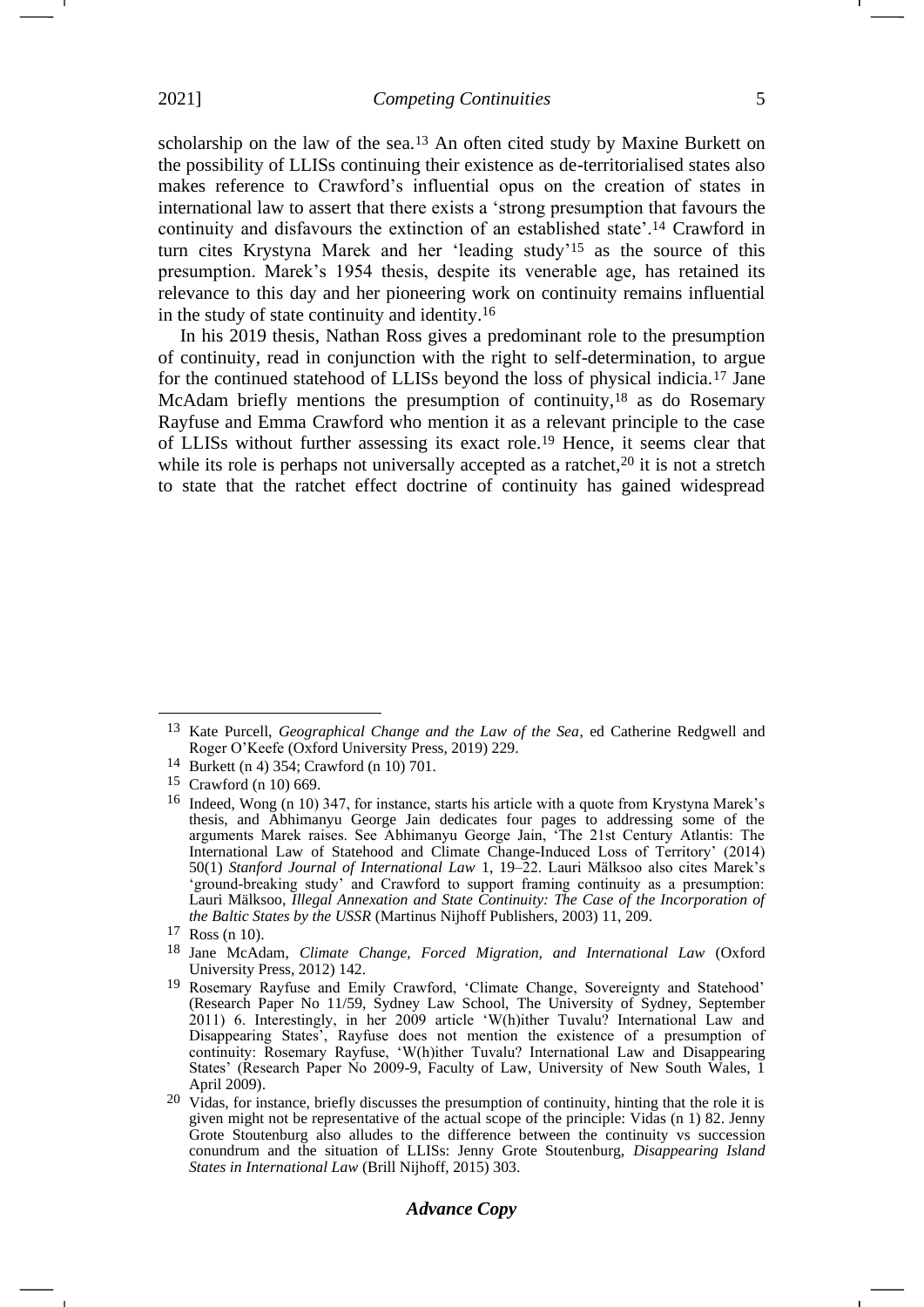<span id="page-5-1"></span>-1

acceptance in mainstream scholarship and is routinely mentioned throughout both literature and institutional reports on the question of continued statehood.<sup>21</sup>

<span id="page-5-0"></span>Conceptualised as a type of ratchet, continuity has also been linked with the existence of a right to survival of states, as such a right is mentioned briefly by the International Court of Justice ('ICJ').<sup>22</sup> Ross, for instance, goes so far as to equate the said right to state survival with the presumption of continuity.<sup>23</sup> While tempting, this argument nevertheless faces a hurdle in the form of the ICJ's decision itself. As discussed by Jenny Stoutenburg,<sup>24</sup> the said right of every state to survival is carefully framed by the ICJ within the context of self-defence: '[T]he Court cannot lose sight of the fundamental right of every State to survival, and thus its right to resort to self-defence, in accordance with Article 51 of the *Charter*, when its survival is at stake'. <sup>25</sup> Taking into account the last part of the Court's statement limits the scope of application of the right of every state to survival and curtails its use as a synonym of state continuity. However, framing continuity in this particular manner does provide some insight as to how the presumption of continuity has been described as applying to the case of small island states. Furthermore, framing continuity as a right to survival broadens the scope of continuity beyond a mere 'slowing down' factor, potentially delaying the eventual demise of submerged states. Rather, theorised as a right to survival, the presumption of state continuity renders involuntary state death quasiimpossible. Such a conclusion, in light of the source of a right to survival and of the nature of state continuity as discussed in the present article, appears to be a somewhat ambitious interpretation of the presumption of continuity even if one adheres to the ratchet effect doctrine.<sup>26</sup> That the presumption of continuity might delay the loss of statehood seems to be a more representative conclusion deriving from the ratchet effect doctrine of continuity.

Overall, according to the ratchet effect understanding of continuity, states do not die easily. An LLIS could thus maintain its claim to statehood longer than what a strict assessment of statehood according to the minimum threshold contained in the *Montevideo Convention on the Rights and Duties of States* ('*Montevideo Convention*') definition would seem to permit prima facie. Despite

<sup>21</sup> See, eg, Catherine Blanchard, 'Evolution or Revolution? Evaluating the Territorial State-Based Regime of International Law in the Context of the Physical Disappearance of Territory Due to Climate Change and Sea-Level Rise' (2016) 53 *Canadian Yearbook of International Law* 66, 78; Sumudu Atapattu, 'Climate Change: Disappearing States, Migration, and Challenges for International Law' (2014) 4(1) *Washington Journal of Environmental Law and Policy* 1, 20; Eleanor Doig, 'What Possibilities and Obstacles Does International Law Present for Preserving the Sovereignty of Island States?' (2016) 21(1) *Tilburg Law Review* 72, 81. See also Veronika Bílková who mentions the ubiquitous presence of the presumption of continuity in the debate on the continued statehood of LLISs: Veronika Bílková, 'A State without Territory?' (2016) 47 *Netherlands Yearbook of International Law* 19, 37–8.

<sup>22</sup> *Legality of the Threat or Use of Nuclear Weapons* (*Advisory Opinion)* [1996] ICJ Rep 226, 263 [96] ('*Legality of Nuclear Weapons*').

<sup>23</sup> Ross (n [10\)](#page-3-1) 134.

<sup>24</sup> Stoutenburg (n [20\)](#page-4-0) 357–8.

<sup>25</sup> *Legality of Nuclear Weapons* (n [22\)](#page-5-0) 263.

<sup>26</sup> For a discussion of the right to survival within the context of small island states, see Stoutenburg (n [20\)](#page-4-0) 356–9.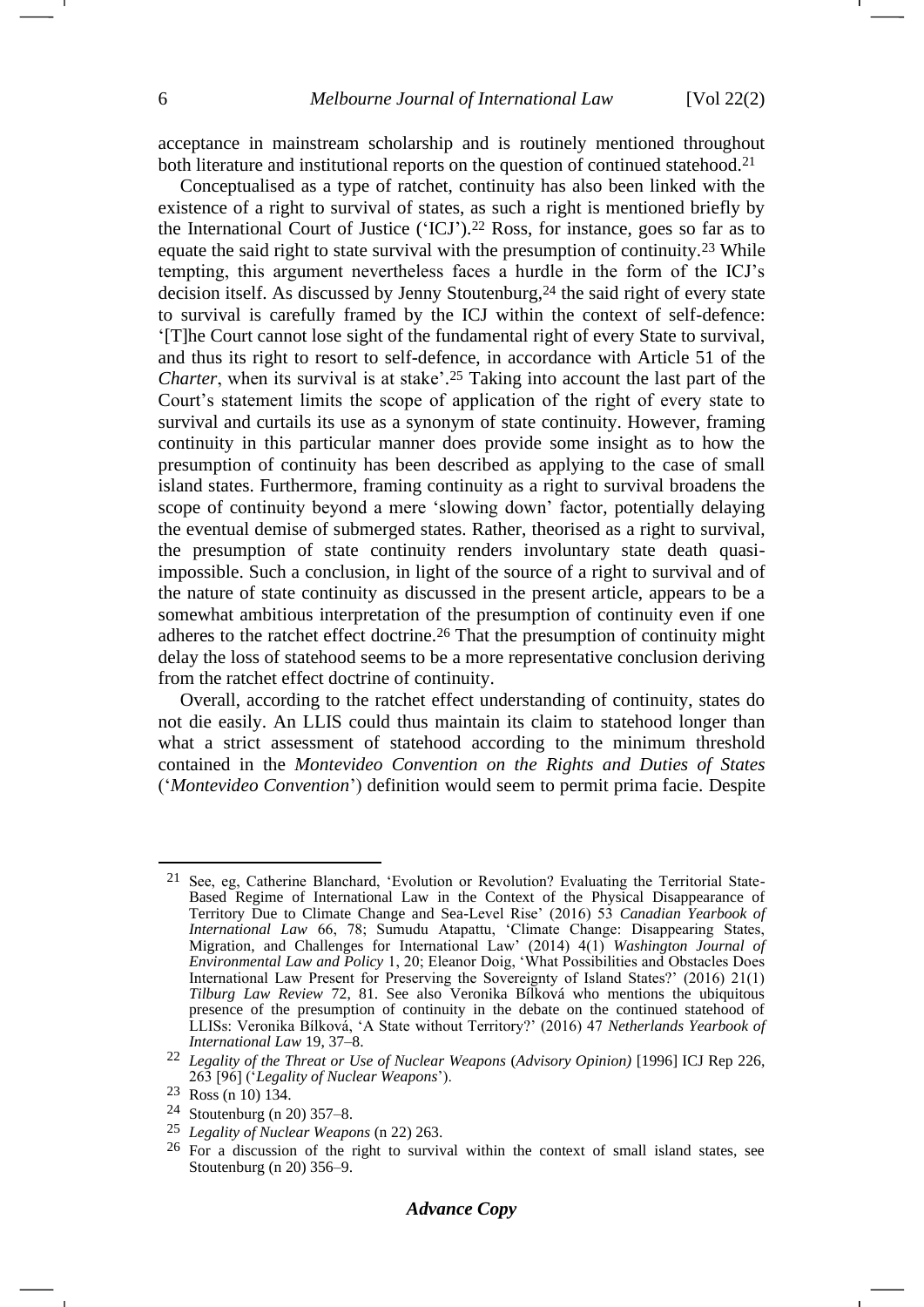2021] *Competing Continuities* 7

some notable exceptions,<sup>27</sup> most authors simply mention the existence of a presumption of continuity framed as a ratchet effect as a kind of fail-safe for the authors' other arguments supporting the continued statehood of a deterritorialised LLIS. The application of the presumption of continuity is largely framed as a self-evident fact. A closer look at its root in state practice and past legal scholarship unveils a different picture of what the principle does and does not seem to include. Researching state continuity beyond small island states reveals a rich body of scholarship which is only cited piecemeal, sometimes perfunctorily, throughout the discussion of the principle in the context of climate change. How then is continuity defined within that more general context?

#### <span id="page-6-1"></span>B *A Sameness Assessment*

While continuity is usually discussed in relation to particular cases, one recurring idea is that of 'sameness'<sup>28</sup> rather than the quasi-irreversibility of statehood (once attained) argued by the ratchet effect doctrine. The question is not if continuity exists; such a principle is necessary to international law and is a logical and essential counterpart to state extinction and succession.<sup>29</sup> Rather, this article argues that the current reading of state continuity within the context of small island states does not correspond to how it has been defined and applied prior to and in parallel with this discussion. Namely, the presumption of continuity emerged as a helpful rule to assess the continued existence of the same state at different points in time in order to dissipate uncertainty about the identity of the current state in relation to a putative prior version. The existence of a presumption of continuity simply means that internal changes in a state need to be sufficiently substantial to trigger the law on state succession and that succession should thus be presumed against. The aim of such a presumption is to increase stability and reduce uncertainty. This is perhaps best explained by Crawford who states that 'the notion of continuity is well established and, given the State/government distinction, is even logically required'. 30

Ineta Ziemele explains further:

<span id="page-6-0"></span>Continuity becomes an issue when States are subject to significant changes so that the question as to their continuity, extinction or identity arises. In a normal setting, the need to argue the continuity of States does not come up, although the relevant rules and principles which regulate statehood still apply.31

Thus, it seems that continuity is the 'by default' state of things. If this were not the case, a new state could potentially arise from any internal change, triggering the law on state succession and thus creating considerable instability. The

<sup>27</sup> See especially Ross (n [10\)](#page-3-1) 127–67. Wong (n [10\)](#page-3-1) 362–4 also addresses the assumed role of continuity as a ratchet but nevertheless fails to take into account the possibility raised in the present article of continuity instead being applied as a sameness assessment.

<sup>28</sup> Crawford (n [10\)](#page-3-1) 667–8; Ineta Ziemele, 'Acceptance of a Claim for State Continuity: A Question of International Law and Its Consequences' [2016] (9) *Juridiskā zinātne / Law* 39, 43. See also Mälksoo (n [16\)](#page-4-1) 6.

<sup>29</sup> See, eg, Krystyna Marek, *Identity and Continuity of States in Public International Law* (Librairie E Droz, 1954) 6–7.

<sup>30</sup> Crawford (n [10\)](#page-3-1) 668. Crawford also revealingly characterises succession in relation to discontinuity, illustrating the complementary nature of continuity and succession.

<sup>31</sup> Ineta Ziemele, *State Continuity and Nationality: The Baltic States and Russia* (Martinus Nijhoff Publishers, 2005) 118 ('*State Continuity and Nationality*').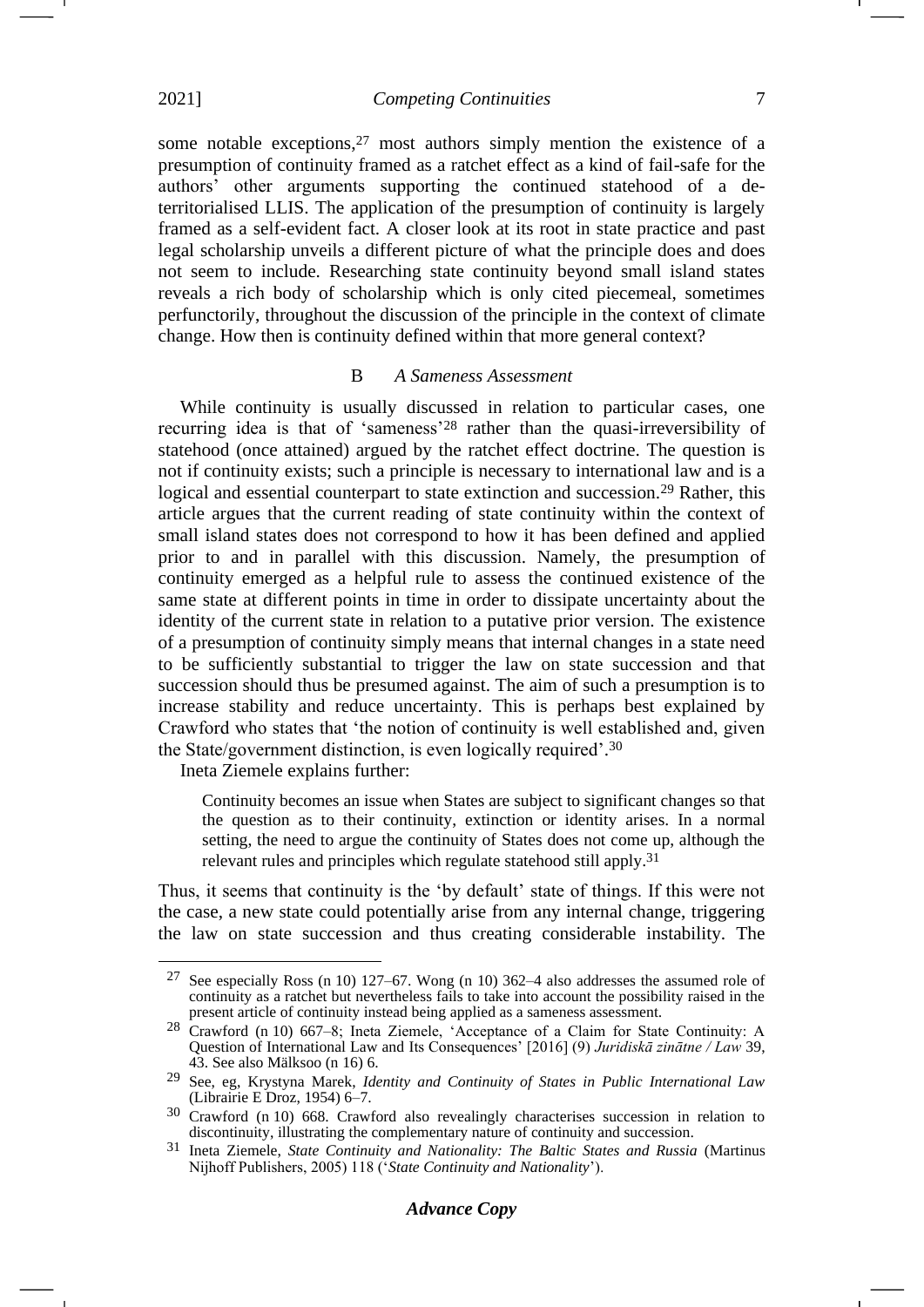<span id="page-7-0"></span>presumption of continuity, according to the sameness assessment doctrine, consists primarily of a presumption against the creation of a new state where a state already exists,<sup>32</sup> notwithstanding cases of self-determination such as the inception of a state through secession. In that latter case, even if a province were to secede from an existing state, the presumption of continuity and the assessment of sameness it implies mean that the 'parent' state remains the same state and maintains the same identity prior to and following the secession or change in territory.<sup>33</sup> The case of Bangladesh seceding from Pakistan provides a good example of such a case with the presumption of state continuity meaning here that Pakistan's identity was not affected by the secession.<sup>34</sup>

In contrast with Willcox's statement that 'the status of statehood, once achieved, is difficult to lose',<sup>35</sup> the sameness doctrine of continuity instead centres on the identity of the state rather than on its claim to statehood.<sup>36</sup> In fact, it has been argued that continuity is simply the dynamic dimension of state identity, effectively rendering the two notions inseparable.<sup>37</sup> While the relationship between the two concepts has generated a substantial amount of literature, it is worth noting that the different approaches to the distinction *vel non* between identity and continuity, regardless of their stance on the issue, all imply a 'sameness assessment' definition of continuity, addressing continuity downstream from its characterisation as either a ratchet effect or sameness assessment.<sup>38</sup>

<span id="page-7-1"></span>Continuity can thus be said to be dependent on the existence of its subject, not constitutive of it. Moreover, at least within this specific understanding, continuity could not logically exist without its subject. Assessing the statehood of an entity must thus be different from assessing its continuity since doing otherwise would result in circular thinking. Cases not falling within the scope of continuity should then be assessed through the lens of succession and extinction, the logical alternative to continuity. In fact, this is how continuity is usually construed: as the opposite to extinction and succession.<sup>39</sup> The presumption of state continuity, defined as a sameness assessment, appears to assign a narrower scope to the principle as opposed to the ratchet effect doctrine which assumes continuity as a general principle effectively stopping states from going extinct.

## *Advance Copy*

<sup>32</sup> Heather Alexander and Jonathan Simon, 'Sinking into Statelessness' (2014) 19(1–2) *Tilburg Law Review* 20, 23–4.

<sup>33</sup> That is, unless the change is so substantial that the parent state is found to be extinct, in which case the newly created state becomes the successor, which happened following the USSR's demise.

<sup>34</sup> Ziemele, *State Continuity and Nationality* ([n 31\)](#page-6-0) 128.

<sup>35</sup> Willcox (n [4\)](#page-1-0) 122.

<sup>36</sup> Crawford (n [10\)](#page-3-1) 669.

<sup>37</sup> Marek (n [29\)](#page-6-1) 6.

<sup>&</sup>lt;sup>38</sup> For a critical review of the different attempts at defining the relationship between continuity and identity, see Anne Østrup, 'Conceptions of State Identity and Continuity in Contemporary International Legal Scholarship' (Conference Paper No 11/2015, European Society of International Law Research Forum, 14–15 May 2015). The relativist or deconstructivist approaches to the identity/continuity dichotomy identified by Østrup either question their value or outrightly dismiss these concepts as irrelevant.

<sup>39</sup> See, eg, Mälksoo (n [16\)](#page-4-1) 10.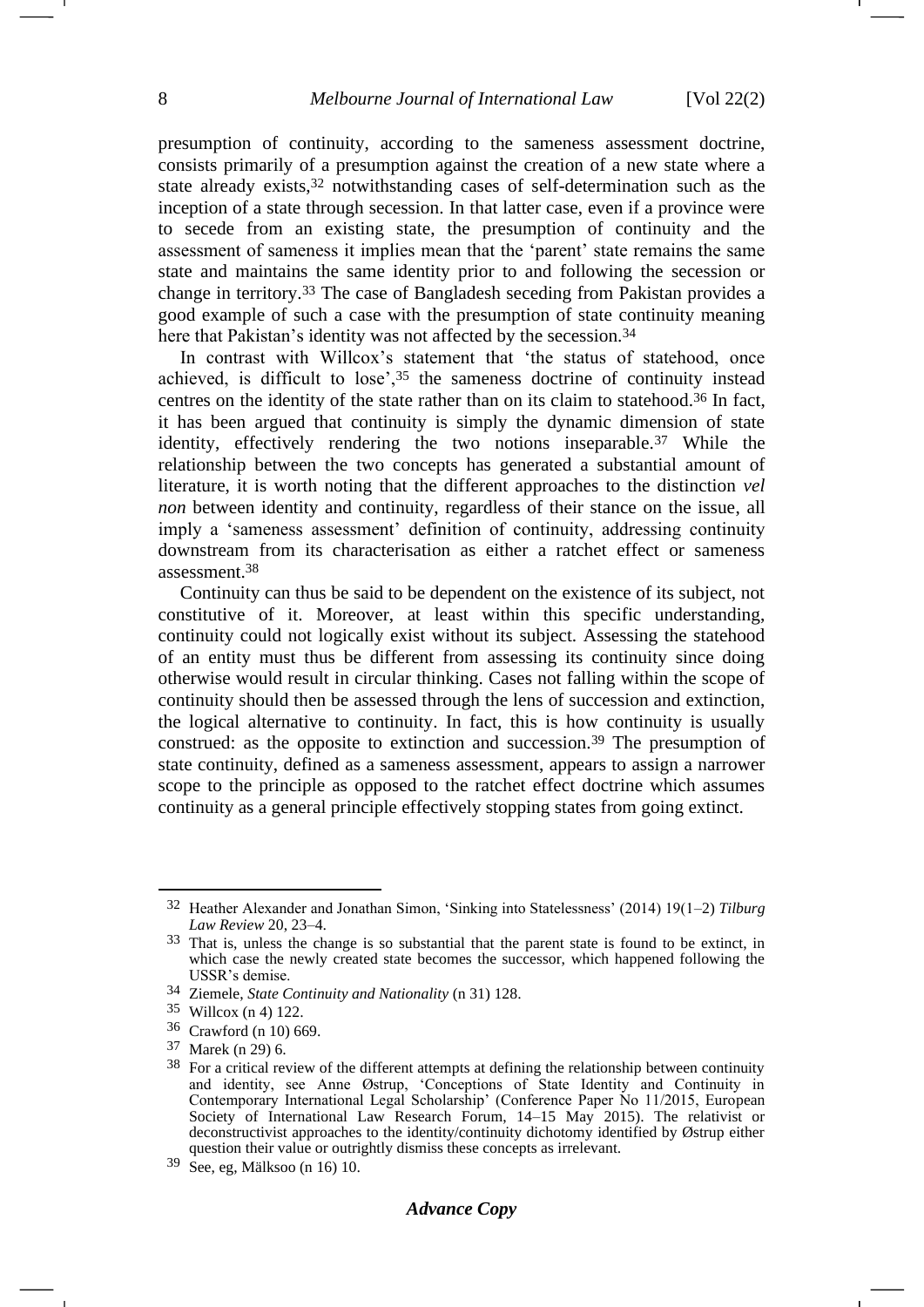## III CONTRASTING VIEWS

## A *Origin Story*

While there are clearly differences between the two definitions of continuity discussed above, a possible reason why this contrast has not been brought to light earlier may be the lack of contextualisation of the presumption of continuity in its ratchet effect iteration.

As discussed earlier, most scholars take into account the presumption of continuity in their assessment of LLISs' continued statehood, but do not discuss its substance or scope.<sup>40</sup> An exception to this rule is Abhimanyu George Jain, who instead analyses the impact of the loss of territory on the statehood of small island states.<sup>41</sup> Discussing state continuity, Jain correctly contextualises Marek's and Crawford's respective analyses of continuity by acknowledging their reservations about continuity as a general ratchet against state extinction,<sup>42</sup> while these exact sources are used widely as the starting point of the proponents of the ratchet effect. However, taken out of context, it is easy to see how the ratchet effect doctrine took root in the current debate on LLISs' continued statehood and eventually gained a life of its own.

Notably, the use of the presumption of continuity is firmly rooted in a nationstate centred conception of international law, relying on elements of state practice and literature to substantiate its applicability even if this has so far been almost exclusively in the context of the ratchet effect doctrine. The role or scope of a ratchet effect under a different account of statehood is discussed by Willcox,<sup>43</sup> but there is no doubt such ratchet effect is first and foremost linked with the minimum threshold account of statehood associated with the *Montevideo Convention* criteria.<sup>44</sup> While the concept of the nation-state has been problematised,<sup>45</sup> it still provides the foundation upon which the future statehood of LLISs is discussed and thus the context within which both doctrines of continuity should be assessed.

### B *State Practice*

#### 1 *Fragile States*

Whether framed as a general ratchet or as a sameness assessment, the arguments found to support either doctrine primarily hinge on examples of past state practice. Major changes in the internal components of states are particularly relevant, as they are key to the putative application of the principle to the case of small island states. Exactly which factors are at play when a state 'continues' instead of going extinct is central to defining the scope and application of the presumption of continuity.

<sup>40</sup> See above Part II(A).

<sup>41</sup> Jain (n [16\)](#page-4-1).

<sup>42</sup> Ibid 27–8, citing Marek (n [29\)](#page-6-1) 7 and Crawford (n [10\)](#page-3-1) 46, 701–3, 715.

<sup>43</sup> See generally Willcox (n [4\)](#page-1-0).

<sup>44</sup> Ibid 135.

<sup>45</sup> See, eg, Rafael Domingo, *The New Global Law* (Cambridge University Press, 2010) 53–97.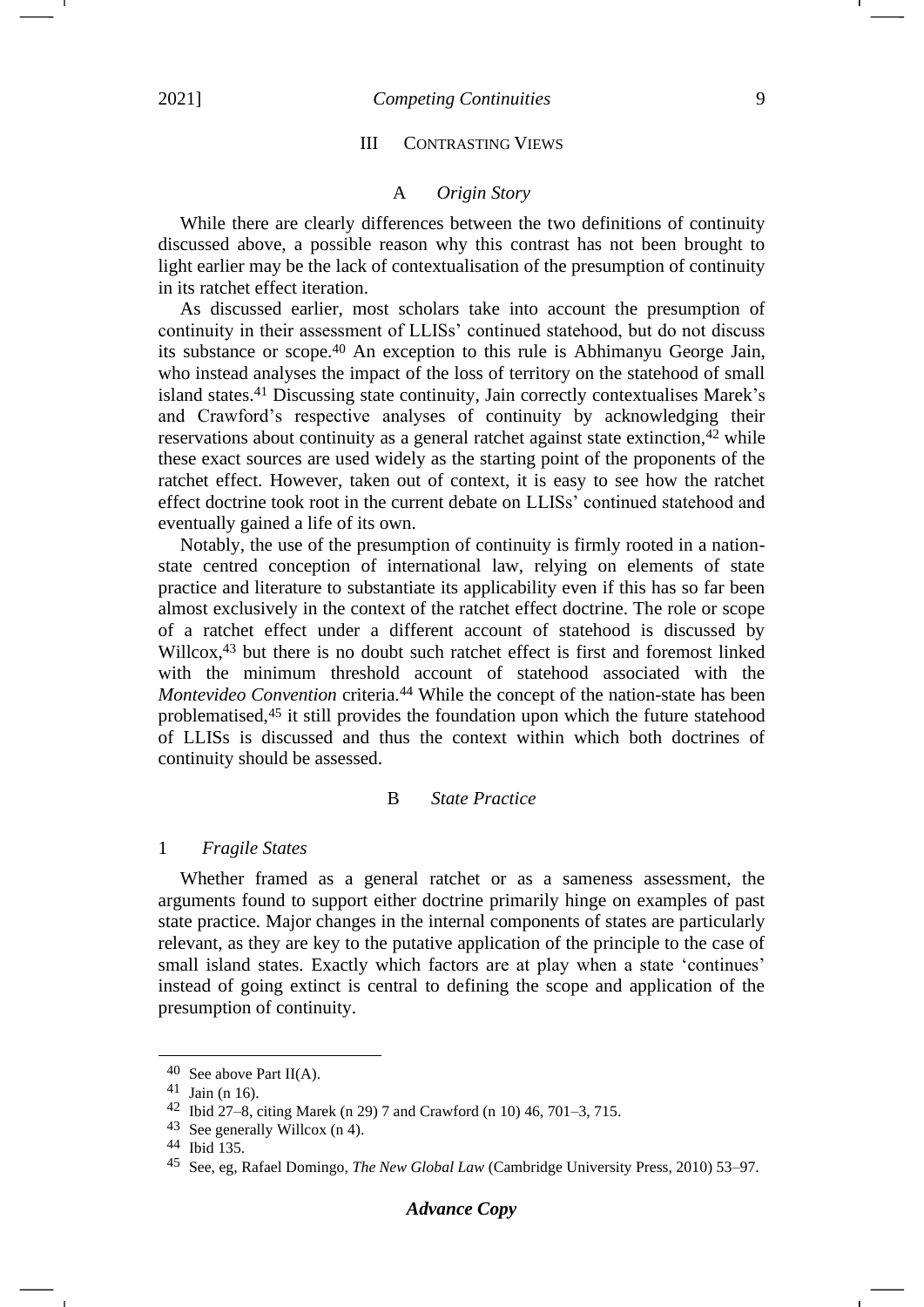Fragile states (also known as 'failed states', although this term has been criticised as inadequate and unhelpful $]$ <sup>46</sup> are states that fail to fulfil the requirement for an effective government. Somalia is perhaps the best example of such a fragile state, often cited as the '*locus classicus* of State failure'.<sup>47</sup> It lacked a central government from 1991 to 2004 and, despite more than a decade of major internal turmoil, Somalia's statehood was not challenged, maintaining its membership in the United Nations even while leaving its seat vacant from 1991 to 2000.<sup>48</sup> While this example is used by proponents of the ratchet effect doctrine, who cite it, rightfully, as a case of continuity, <sup>49</sup> the continued existence of Somalia appears to be explained somewhat more convincingly by a sameness assessment, where the population and territory provided an empirical basis for a continuation of the status quo of statehood. Crawford supports this assessment of the facts, pointing to the existence of territory and people as compensating for the 'virtual absence of a central government' in the case of Somalia.<sup>50</sup>

While the case of fragile states does imply the presumption of continuity, since Somalia remained Somalia despite the major internal changes, the statehood of Somalia itself was never challenged. Why exactly this was so may be open to debate, but a combination of different factors is probable. Crawford, discussing Somalia's particular situation, categorises it as a 'cris[i]s of government', thus not affecting the statehood of entities facing similar internal turmoil.<sup>51</sup> The simple absurdity and complete unacceptability of the alternative, namely, the creation of terra nullius or of a 'sovereignty vacuum'<sup>52</sup> due to the absence of a competing claim to sovereignty over Somalia's territory, is also to be taken into account. As Christian Tomuschat cleverly summarises, '[f]or the international community, it is much simpler to carry a man half-dead with it, contending that he is well and alive, instead of issuing a death certificate, which inevitably gives rise to struggles about inheritance.' 53

Linking back to the *Montevideo Convention* definition of statehood, cases of fragile states maintaining unchallenged statehood seem rooted more in their presumed sovereignty over a territory and population than in a presumption of continuity. This is not to say that the presumption of continuity does not play a part, but simply that in its embodiment of the status quo, even conceptualised as a ratchet effect, the presumption of continuity's putative role is arguably dwarfed by the existence of a territory and population. These physical components would have been left in a legal vacuum had Somalia's statehood been extinguished.

<sup>46</sup> Alejandra Torres Camprubí, *Statehood under Water: Challenges of Sea-Level Rise to the Continuity of Pacific Island States* (Brill Nijhoff, 2016) 212–14.

<sup>47</sup> Gerard Kreijen, *State Failure, Sovereignty and Effectiveness: Legal Lessons from the Decolonization of Sub-Saharan Africa* (Martinus Nijhoff Publishers, 2004) vol 50, 65.

<sup>48</sup> Ibid 71. See also Ross (n [10\)](#page-3-1) 150–1.

<sup>49</sup> Ross (n [10\)](#page-3-1) 150–1.

<sup>50</sup> Crawford (n [10\)](#page-3-1) 223.

<sup>51</sup> Ibid 721–2.

<sup>52</sup> Mariano J Aznar-Gómez, 'The Extinction of States' in Eva Rieter and Henri de Waele (eds), *Evolving Principles of International Law: Studies in Honour of Karel C Wellens* (Martinus Nijhoff Publishers, 2012) vol 5, 25, 26. See also Mälksoo (n [16\)](#page-4-1) 203, qualifying the idea of creating terra nullius as 'obviously absurd' in the context of his analysis of the Baltic states' claim to continuity.

<sup>53</sup> Christian Tomuschat, *International Law: Ensuring the Survival of Mankind on the Eve of a New Century (Martinus Nijhoff Publishers, 2001)* 111 [30].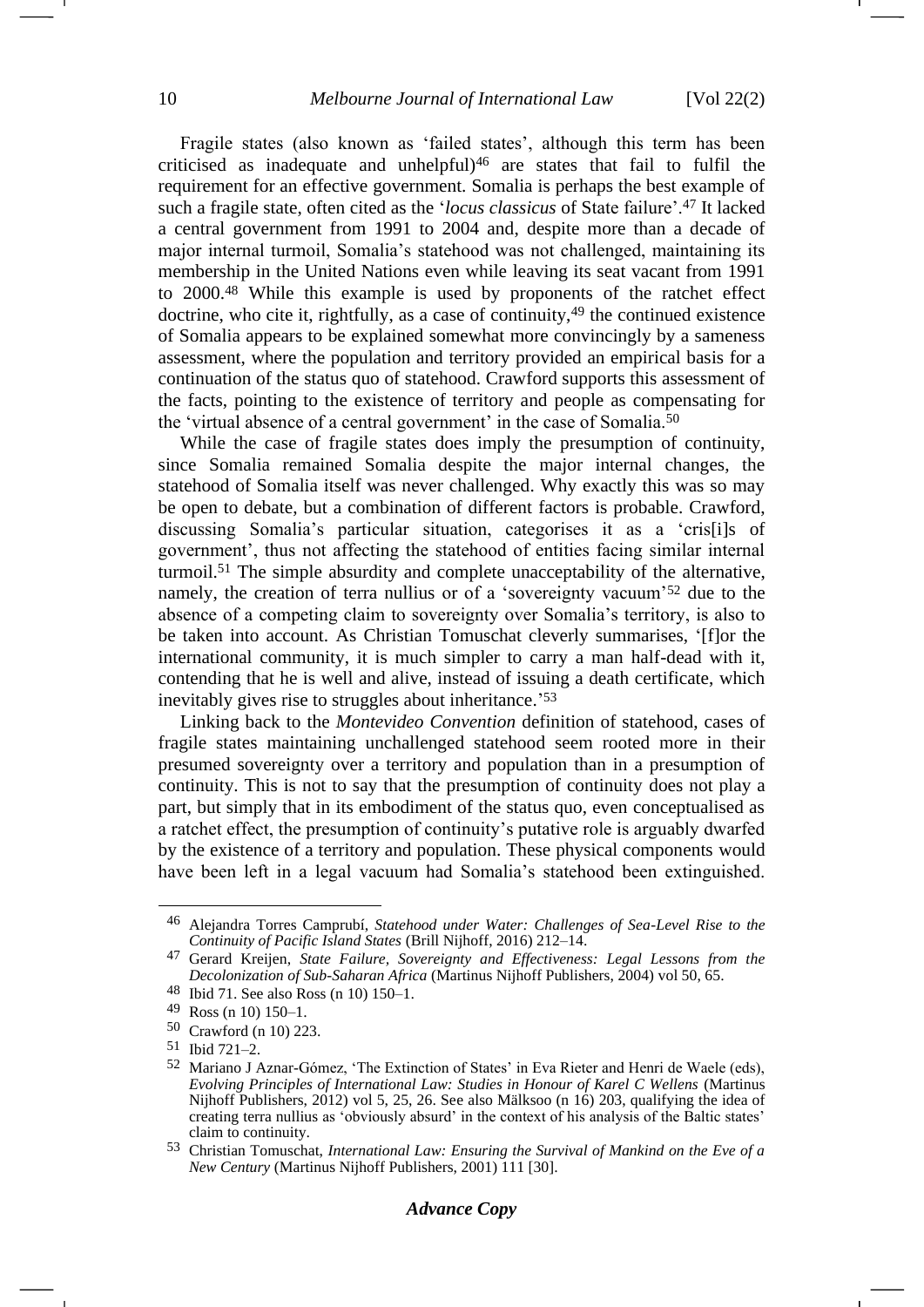Crawford's further analysis of the situation seems to again confirm the weight of physical indicia in supporting maintained statehood:

In effect whereas in some States (eg Somalia) the existence of territory and people have compensated for the virtual absence of a central government, in the case of the Vatican City the strength and influence of the government — the Holy See have compensated for a tiny territory and the lack of a permanent population.<sup>54</sup>

This assumption is also emphasised by Marek: 'A State, temporarily deprived of its organs, can be conceived; but the idea of organs deprived of their State is simply inconceivable.'<sup>55</sup> Marek then goes on to specify that this 'would be the case of a State passing through a temporary period of anarchy: such would also be the case of post-war Germany, in the period following her military defeat'.<sup>56</sup>

<span id="page-10-0"></span>Ultimately, the uncontested statehood of a fragile state is reliant on the assumption that there will be a government at some point, that the interruption is temporary due to the existence of physical indicia.<sup>57</sup> Giving all the credit to the presumption of continuity overestimates its scope of application by ignoring the unacceptability of the alternative to continued existence, and the fundamental difference between interruptions in government and the complete loss of physical indicia.

#### 2 *Baltic States*

The case of the Baltic states is perhaps the most extreme application of state continuity yet in international law. Invaded by Joseph Stalin in 1940, Estonia, Latvia and Lithuania effectively ceased to exist for fifty years until the collapse of the Soviet Union in the early 1990s allowed the Baltic states to regain their independence.<sup>58</sup> Core to their claim to statehood and identity was the idea that these were the same states that were invaded and suppressed by Stalin in 1940, meaning that their existence had merely been interrupted.<sup>59</sup> By reinstating their suspended constitutions and emphasising de jure continuity, the Baltic states aimed to strengthen and emphasise their claim to continuity with the pre-1940 Baltic states.<sup>60</sup>

Key to the Baltic states' claim was also the existence of a clear, identifiable territory and population which provided an unassailable physical anchor to their claim to continuity.<sup>61</sup> Although it can be mostly implicit, the sameness

-1

<sup>54</sup> Crawford (n [10\)](#page-3-1) 223. The Vatican City's statehood can also be framed as resting on the symbolic fulfilment of the physical criteria of statehood. This hypothesis is supported by the original intention of the Lateran pacts, in which Italy agreed to grant the Holy See sovereignty over a territory in order to be politically sovereign. Granting sovereignty over the Vatican City was agreed to be sufficient in substance to provide a physical basis for statehood: see Jorri Duursma, *Fragmentation and the International Relations of Micro-States: Self-Determination and Statehood* (Cambridge University Press, 1996) 411.

<sup>55</sup> Marek (n [29\)](#page-6-1) 89 (citations omitted).

<sup>56</sup> Ibid.

<sup>57</sup> Wong (n [10\)](#page-3-1) 366–7. Matthew CR Craven also credits the absence of a putative successor state to the reluctance of other states to withdraw recognition: Matthew CR Craven, 'The Problem of State Succession and the Identity of States under International Law' (1998) 9(1) *European Journal of International Law* 142, 159.

<sup>58</sup> Ziemele, *State Continuity and Nationality* ([n 31\)](#page-6-0) 18–41.

<sup>59</sup> Ibid 41.

<sup>60</sup> Ibid.

<sup>61</sup> See ibid 129.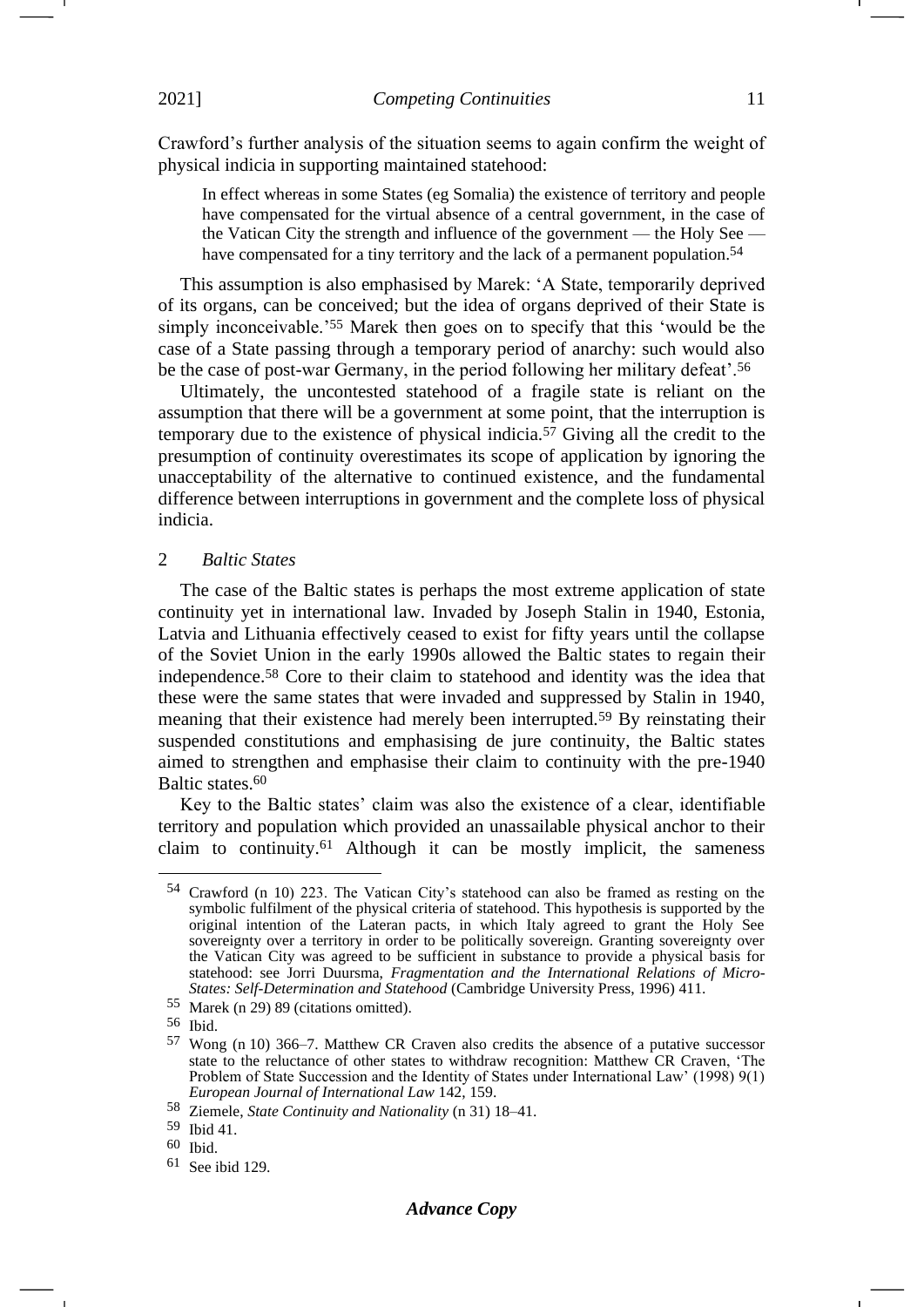assessment doctrine of continuity consists of evaluating the 'sameness' of an entity with the assumption that the physical dimension of statehood provides a factual anchor to the assessment:

[W]e assume continuity of our States even as their governments, constitutions, territories and populations change. International law is based on this assumption. It embodies a fundamental distinction between State continuity and State succession: that is to say, between cases where the 'same' State can be said to continue to exist despite sometimes drastic changes in its government, its territory or its people and cases where one State has replaced another *with respect to a certain territory and people*. 62

Marek, writing in 1954, already hints at the possibility that the Baltic states might one day come back to life, due to the continued existence of their territory and peoples.<sup>63</sup> In her opinion, as long as the reasonable possibility of an '*ad integrum restitutio*' exists, it would be premature to assume the finality of the disappearance of the Baltic states.<sup>64</sup> She somehow prophetically states that '[it] would be a bold thing to assert to-day that the possibility of a restoration of the three Baltic States has finally vanished beyond all hope'. 65

Also relevant to the case of the Baltic states is the illegality of their annexation to the Soviet Union in 1940. In accordance with the principle *ex injuria jus non oritur*, acknowledging the formal extinction of the Baltic states would have meant giving normative weight to an illegal act of annexation. This approach was explicitly followed by the United States, for instance, and has been reaffirmed by the Baltic states.<sup>66</sup>

The relevance of the Baltic states' continuity to the present discussion lies in two elements. First is the sheer length of the interruption in their existence. Most cases of continuity address cases of major internal changes.<sup>67</sup> Claiming continuity after several decades of annexation provides an extreme example of how far continuity can be stretched, although other elements of the Baltic states' situation certainly played a crucial role in allowing the reinstatement of their existence as mentioned above. Second is the value of this case as an illustration of the sameness doctrine of continuity. Contrary to the competing ratchet effect, which is mostly concerned with the statehood of the entity in question, continuity within the context of the Baltic states was more a problem of identity than status.<sup>68</sup> Russia's position that the Baltic states joined the Soviet Union voluntarily in 1940 means that it denied being bound by any pre-1940 treaties with the Baltic states, not that the Baltic states did not enjoy statehood in 1991; Russia explicitly recognised Estonia's sovereignty in 1991.<sup>69</sup> Ultimately, the disagreement between the Russian Federation and the Baltic states lies in the

 $62$  Crawford (n [10\)](#page-3-1)  $667-8$  (emphasis added) (citations omitted).

<sup>63</sup> Marek (n [29\)](#page-6-1) 415–16.

 $64$  Even if, in practice, the length of the Soviet era in the Baltic states has resulted in the impossibility of a full restitutio in integrum: see Mälksoo (n [16\)](#page-4-1) 289.

<sup>65</sup> Marek (n [29\)](#page-6-1) 416. This was indeed one of the core elements of the claim to continuity made by Estonia in 1990; for instance, see Ziemele, *State Continuity and Nationality* (n [31\)](#page-6-0) 27–8.

<sup>66</sup> Marek (n [29\)](#page-6-1) 399; Ziemele, *State Continuity and Nationality* (n [31\)](#page-6-0) 27–8.

<sup>67</sup> Crawford (n [10\)](#page-3-1) 667–8.

<sup>&</sup>lt;sup>68</sup> Status here refers to the statehood (or not) of the entity discussed.<br><sup>69</sup> Markku Suksi *On the Constitutional Features of Estonia* ( $\hat{A}$ bo

<sup>69</sup> Markku Suksi, *On the Constitutional Features of Estonia* (Åbo, 1999) 22; Mälksoo (n [16\)](#page-4-1) 66–9.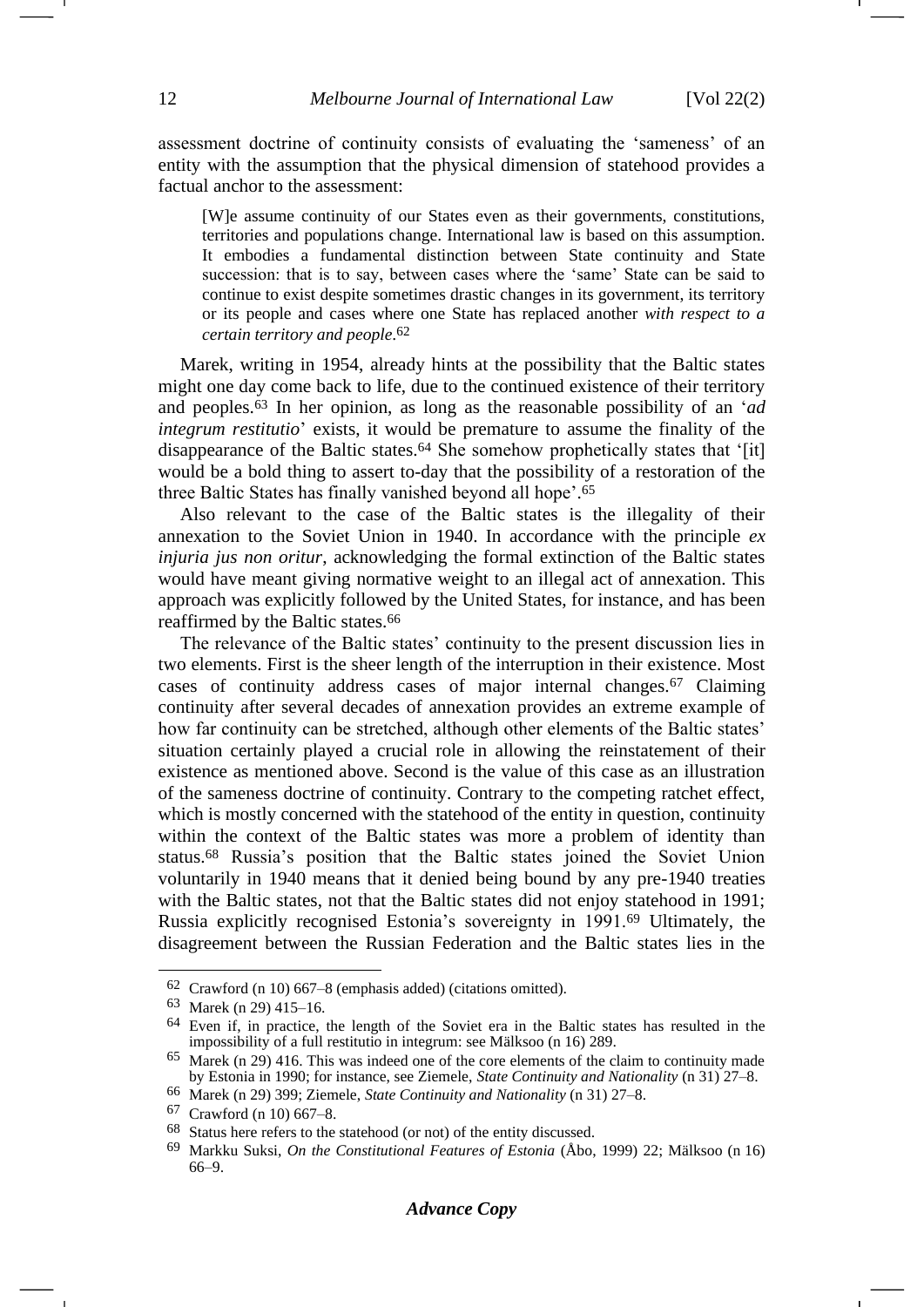former characterising the latter's reinstatements as cases of succession rather than continuity.

#### 3 *Governments in Exile*

<span id="page-12-0"></span>Governments in exile have also been cited to support the possibility for a small island state to continue to exist beyond the loss of physical indicia.<sup>70</sup> Indeed, they seem to provide a precedent for statehood without a territory and population, possibly evidence of a ratchet effect at work in preventing their demise. However, such an interpretation of the continued existence of governments in exile overlooks other principles at play in addition to mischaracterising their status.

First, governments in exile do not exist independently from physical indicia. Underlying the existence of any government in exile is the idea that the said government will eventually return to its territory and population, as well as to its existence as the pre-existing state that it temporarily represents from abroad.<sup>71</sup> Indeed, the legal personality of the government in exile is not independent from the state it claims to represent.<sup>72</sup> The second element that weighs heavily is the legal position of the insitu authority: 'governments in exile will, as a rule, be established, and more importantly will be recognised as such only if the belligerent occupation is the result of the illegal use of force by the occupant'.<sup>73</sup> The principle of *ex injuria jus non oritur*, overriding the principle of *ex factis jus oritur*, again plays a sizeable role in ensuring that the claim of governments in exile, displaced by illegal occupation, is recognised as legitimate by other members of the international community. Not doing so would effectively result in giving normative weight to a violation of a *jus cogens* norm, accepting the consequence of such violation as legal.

Hence, while precedents of governments in exile do indeed provide interesting insights as to how a de-territorialised LLIS could function in practice, several intrinsic differences mean that such cases bear limited relevance for the purpose of defining the presumption of continuity. For instance, even if a ratchet effect had been at play in sustaining the existence of the Belgian government exiled in London during the Second World War, the other elements discussed above are likely to have been decisive in ensuring Belgium's continued existence. Conversely, as there was little doubt that Belgium remained Belgium during this time, the sameness doctrine simply emphasises such a situation as one of continuity, rather than succession.<sup>74</sup> While not completely irrelevant in such contexts, continuity can hardly be construed as a primary element in assessing the status of governments in exile.

<sup>70</sup> Burkett (n [4\)](#page-1-0) 356–7; Ross (n [10\)](#page-3-1) 151–3; Jane McAdam, '"Disappearing States", Statelessness and the Boundaries of International Law' (Research Paper No 2010-2, Faculty of Law, University of New South Wales, 21 January 2010) 9 ('Disappearing States').

<sup>71</sup> Mälksoo poetically describes such situations as involving 'sleeping states': Mälksoo (n [16\)](#page-4-1) 300.

<sup>72</sup> Stoutenburg (n [20\)](#page-4-0) 285.

<sup>73</sup> Stefan Talmon, *Recognition of Governments in International Law: With Particular Reference to Governments in Exile* (Oxford University Press, 1998) 219.

<sup>74</sup> Crawford interprets cases of governments in exile as further illustrations of the necessary distinction between government and state: Crawford (n [10\)](#page-3-1) 34.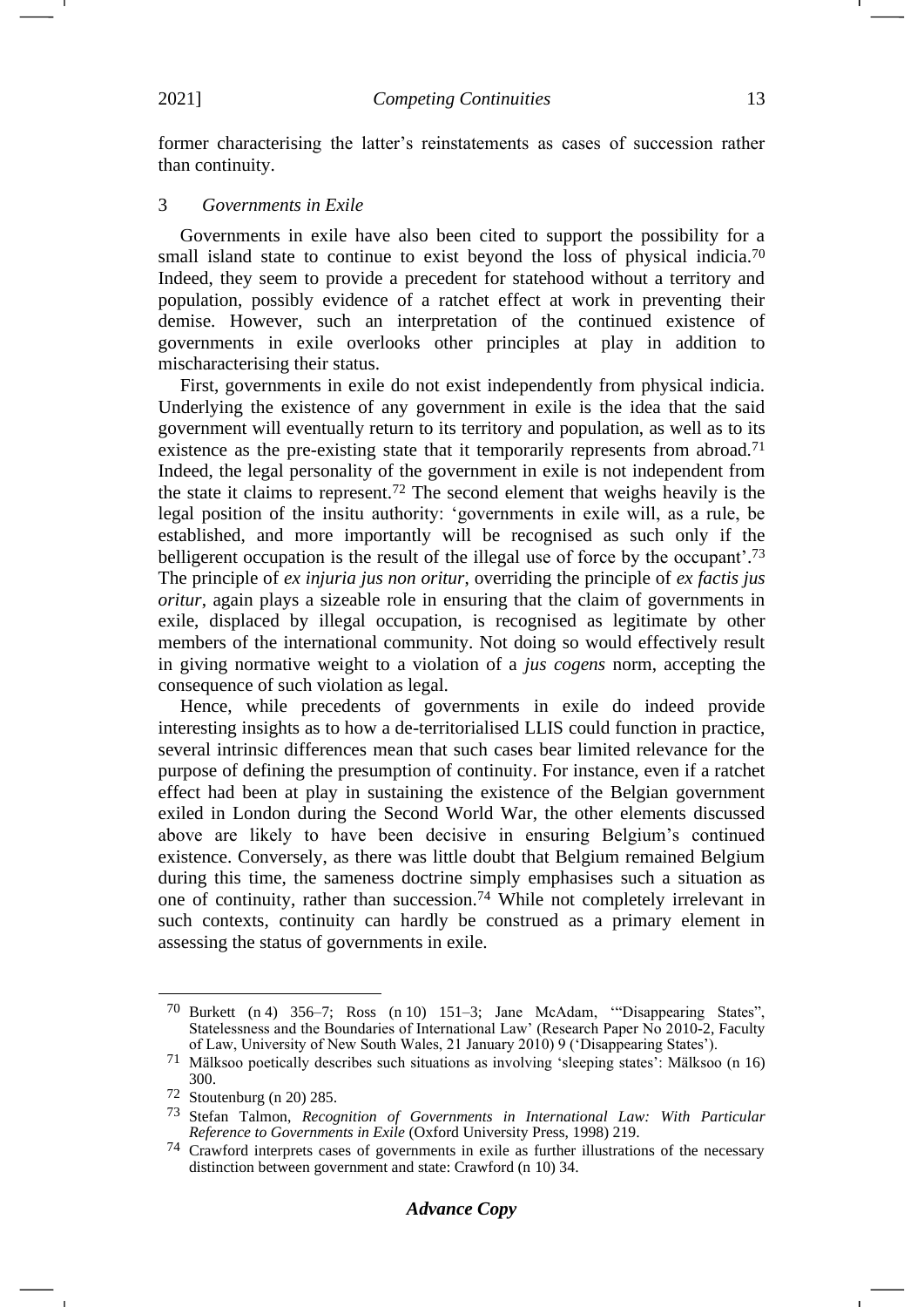## 4 *Voluntary Extinction and 'Resurrection': Syria*

<span id="page-13-0"></span>A unique case of what could only be described as 'continuity of identity without continuity', Syria's voluntary extinction to become part of the shortlived United Arab Republic ('UAR') between 1958 and 1961 (and its subsequent 'resurrection') presents a perplexing situation.<sup>75</sup> Syria did not claim continuity with its pre-1958 self, but nevertheless regained its identity with no major hurdles or opposition from the international community.<sup>76</sup> Described by Ziemele as the sole case of a distinction between identity and continuity,<sup>77</sup> this particular case may seem to present a challenge to the sameness assessment doctrine of continuity. Indeed, if this is how the presumption of continuity applies, why did Syria not claim continuity with its former self?

One could interpret this as a case of succession, since Syria's 1961 iteration inherited some of the UAR's obligations.<sup>78</sup> This, however, is not entirely satisfactory, as succession implies a change in identity, and Syria's identity prior to and after its absorption into the UAR was accepted as the same by the international community.<sup>79</sup> Perhaps a more adequate explanation is that, while not described as such by Syria, the relationship between pre-1958 and post-1961 Syria was simply a case of de facto continuity, a return to the previous status quo. Syria's avoidance of claiming continuity could be explained by its desire to remain bound by the treaties it ratified while being a part of the UAR.<sup>80</sup> Furthermore, due to the short length of the interruption in Syria's identity, it might have been easier to simply reclaim its identity to avoid triggering a thorny discussion on continuity or succession. The voluntary nature of Syria's temporary dissolution also likely came into play: claiming continuity would have created a rather awkward situation as it could have been understood to imply the complete renouncement of obligations it had committed to while a part of the UAR.

While this might not succeed in dissipating the uncertainty relating to the exact nature of Syria's transitions in 1958 and 1961, describing the situation as a case of de facto continuity seems to be the most plausible characterisation, since categorising this case as one of succession faces the major obstacle of Syria's unchallenged claim to effectively continued (though interrupted) identity. As the presumption of continuity can be formulated as the manifestation of the status quo, one might question whether there is even a need to make a legal claim to continuity for it to apply, as it is the default state of things, a presumption. By avoiding the specific wording of continuity, Syria simply sidestepped categorising the situation in order to allow for more flexibility while still

<sup>75</sup> Syria's peculiar situation can be contrasted with post-war Austria's successful claim to continuity with pre-Anschluss Austria: see Robert E Clute, *The International Legal Status of Austria 1938–1955* (Martinus Nijhoff, 1962).

<sup>76</sup> Ziemele, *State Continuity and Nationality* ([n 31\)](#page-6-0) 120–1.

<sup>77</sup> Ibid 128.

<sup>78</sup> See Konrad G Bühler, *State Succession and Membership in International Organizations: Legal Theories versus Political Pragmatism* (Kluwer Law International, 2001) vol 38, 58– 61.

<sup>79</sup> Syria's membership to the United Nations as an original member was simply resumed: Ziemele, *State Continuity and Nationality* (n [31\)](#page-6-0) 121.

<sup>80</sup> See generally ibid. The intention to de-legitimise the former regime's action could have also played a part in Syria's exit from the UAR, being the result of a coup d'état.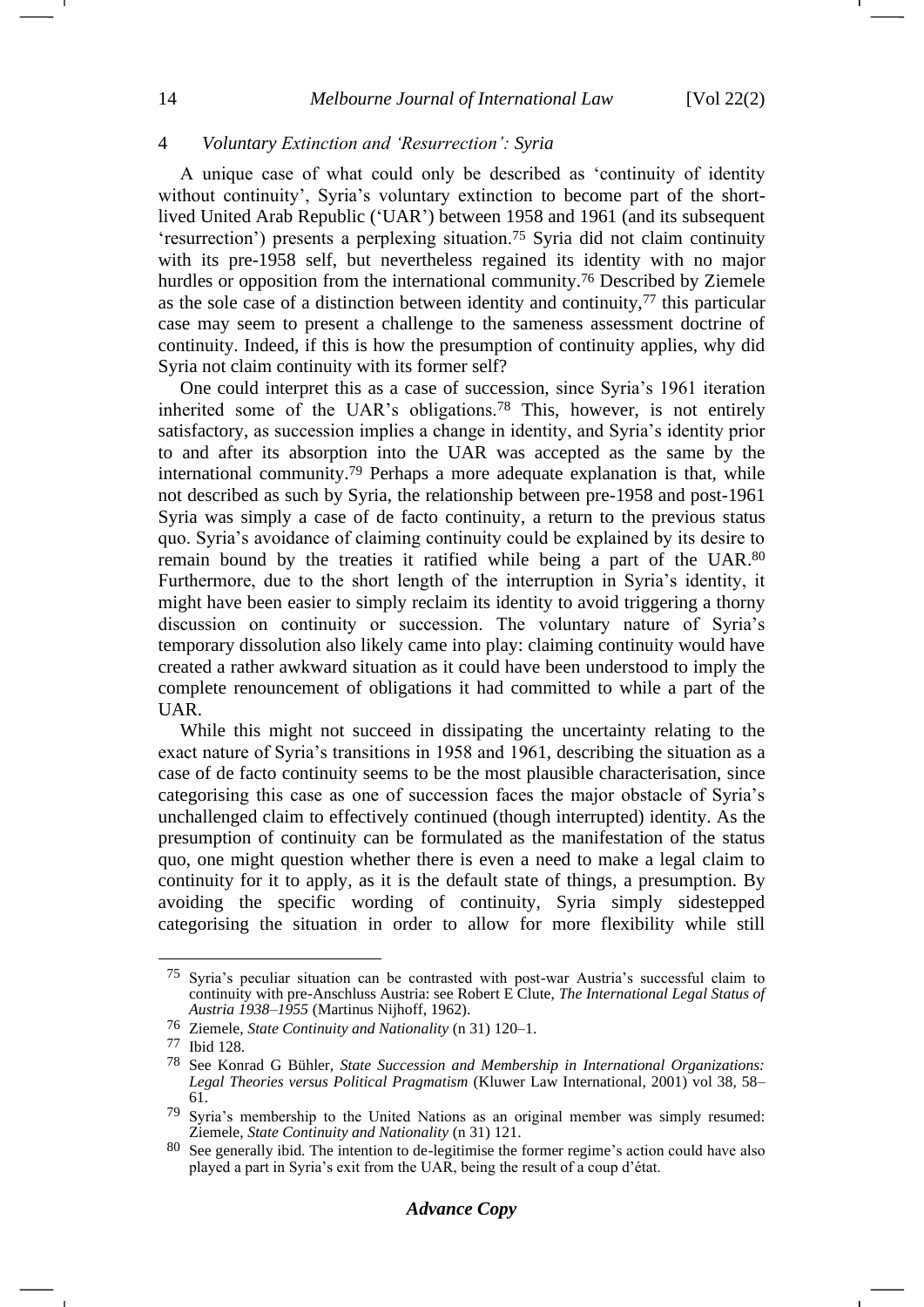implicitly claiming continuity through its 'resurrection' as Syria and not exclusively as a new successor state to the UAR. Additionally, the continuity in nationality observed after the re-emergence of Syria, in line with the presumption of continuity of nationality mentioned by Ziemele, <sup>81</sup> also helps frame the Syrian case as one of continuity rather than succession.

## 5 *Failed Sameness? Socialist Federal Republic of Yugoslavia ≠ Federal Republic of Yugoslavia*

One of the grounds used to substantiate the ratchet effect doctrine of continuity is the rarity of state extinction in the modern era. In fact, within both the sameness and ratchet effect doctrines, this outcome is framed as implausible since the presumption of continuity weighs heavily against involuntary extinction. There is, however, at least one case of extinction despite a claim to continuity. The dissolution of the Socialist Federal Republic of Yugoslavia ('SFRY') in the early 1990s, due to major internal turmoil and the declarations of independence of four of its federal units, is a case of extinction and it does present relevant insights as to the nature of the presumption of continuity. The SFRY was eventually declared extinct by the Arbitration Commission of the Peace Conference on Yugoslavia,<sup>82</sup> despite the Federal Republic of Yugoslavia's ('FRY') attempt to claim continuity.<sup>83</sup>

This involuntary dissolution of the SFRY would appear to be somewhat puzzling in light of the ratchet effect doctrine. While Willcox, for example, does not claim that statehood is impossible to lose, the framing of continuity as a ratchet implies that statehood is 'difficult to lose'.<sup>84</sup> Willcox also cites Vaughan Lowe as saying that the 'road to statehood is a one-way street',<sup>85</sup> implying that although it might not be an absolute principle, it is as close as can be. How then does an existing state go extinct despite the existence of an entity claiming continuity if there is indeed a ratchet effect at work?

<span id="page-14-0"></span>The sameness assessment doctrine provides some explanation as to why the FRY failed in its claim to continuity with the SFRY. Relevant to such a sameness assessment is the fact that the FRY was constituted of only two of the six federal entities formerly constituting the SFRY: Serbia and Montenegro.<sup>86</sup> The 'core' of the SFRY could thus hardly be said to be present to ensure continuity, a reality reflected by the lack of constitutional continuity with the FRY.<sup>87</sup> This, in conjunction with the absence of a devolution agreement to support its claim to continuity as well as the opposition of other former federal

-

<sup>81</sup> Ibid 248–50.

<sup>82</sup> The Commission concluded 'that the process of dissolution of the SFRY referred to in Opinion No 1 of 29 November 1991 is now complete and that the SFRY no longer exists': see Maurizio Ragazzi, 'Conference on Yugoslavia Arbitration Commission: Opinions on Questions Arising from the Dissolution of Yugoslavia' (1992) 31(6) *International Legal Materials* 1488, 1523.

<sup>83</sup> Stoutenburg (n [20\)](#page-4-0) 280.

<sup>84</sup> Willcox (n [4\)](#page-1-0) 122.

<sup>85</sup> Ibid, quoting Vaughan Lowe, *International Law* (Oxford University Press, 2007) 165.

<sup>86</sup> Hubert Beemelmans, 'State Succession in International Law: Remarks on Recent Theory and State Praxis' (1997) 15(1) *Boston University International Law Journal* 71, 77.

<sup>87</sup> See generally Crawford (n [10\)](#page-3-1) 671.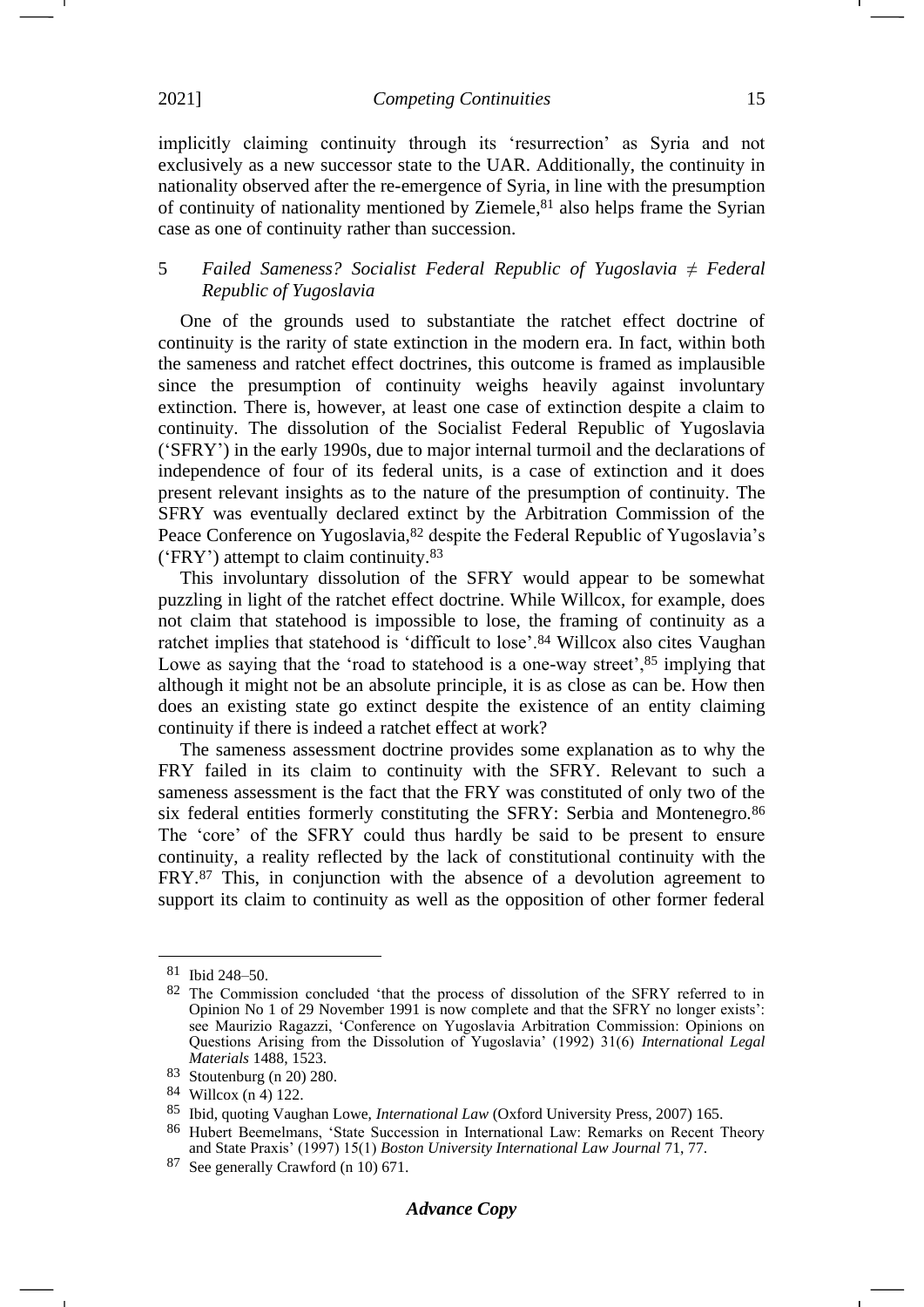entities of the SFRY, seems to have weighed against continuity.<sup>88</sup> Additionally, the grave humanitarian situation undoubtedly affected the FRY's claim to continuity with the SFRY, prompting members of the international community to deny the former's claim.<sup>89</sup> This denial of the FRY's claim to continuity may have been the decisive factor in ensuring that the SFRY did not survive its dismemberment.<sup>90</sup>

Exactly which element proved to be the tipping point is very much open to discussion and this remains a contentious event in terms of its legal implications. However, regardless of which element tipped the scale, the presumption of continuity framed as a ratchet fails to present a convincing explanation as to why the SFRY was dissolved despite the existence of a putative 'continuing entity' in the form of the FRY.<sup>91</sup> Tellingly, the fact that the presumption of continuity is conceptualised as a presumption does imply that it is, by nature, not absolute. The case of the SFRY seems to be one where powerful forces weighed heavily enough to reverse the presumption of continuity of existing states which then resulted in the simple, involuntary and irreversible death of the SFRY. Besides its implications for continuity, this failed claim highlights two elements which might need to be factored in when assessing a claim to continued statehood from a small island state: first, the role played by ethical or moral considerations, and second, the weight of recognition in assessing claims to continuity.

## C *The Role of Recognition*

One of the fundamental differences between the ratchet effect and the sameness doctrine is the role they respectively afford to recognition. McAdam, for instance, argues that continuity and statehood in the case of LLISs will eventually become subjective, resting upon the claim of the state in question to continued existence, which other states would simply defer to.<sup>92</sup> A ratchet effect could thus be assumed to prevent the loss of statehood as long as other states recognise the statehood of the concerned entity. Recognition has its limits, however. Endless debates about recognition as being either constitutive or declaratory highlight some of the problems implicit in its use as the decisive element in assessing a legal question.

The argument that a de-territorialised state could continue to survive based on the existence of a ratchet effect ends up relying on circular thinking, since the effect remains largely dependent on its being buttressed by recognition by the international community, which plays a constitutive role compensating for the loss of physical indicia. The argument essentially goes as follows: the ratchet effect would prevent a de-territorialised LLIS from losing its statehood, since the international community would recognise the state's continued statehood, based on the existence of said ratchet effect. If, as discussed in the present article, the

<sup>88</sup> Beemelmans (n [86\)](#page-14-0) 71, 82.

<sup>89</sup> Stoutenburg (n [20\)](#page-4-0) 303.

<sup>90</sup> Crawford (n [10\)](#page-3-1) 670.

<sup>&</sup>lt;sup>91</sup> This is particularly relevant in light of the ubiquitous references to Crawford's words that a 'State is not necessarily extinguished by substantial changes in territory, population or government, or even, in some cases, by a combination of all three', a statement usually cited by proponents of the ratchet effect as reflecting the quasi-immortality of states: see ibid 700.

<sup>92</sup> McAdam, 'Disappearing States' (n [70\)](#page-12-0) 9, citing Crawford (n [10\)](#page-3-1) 668.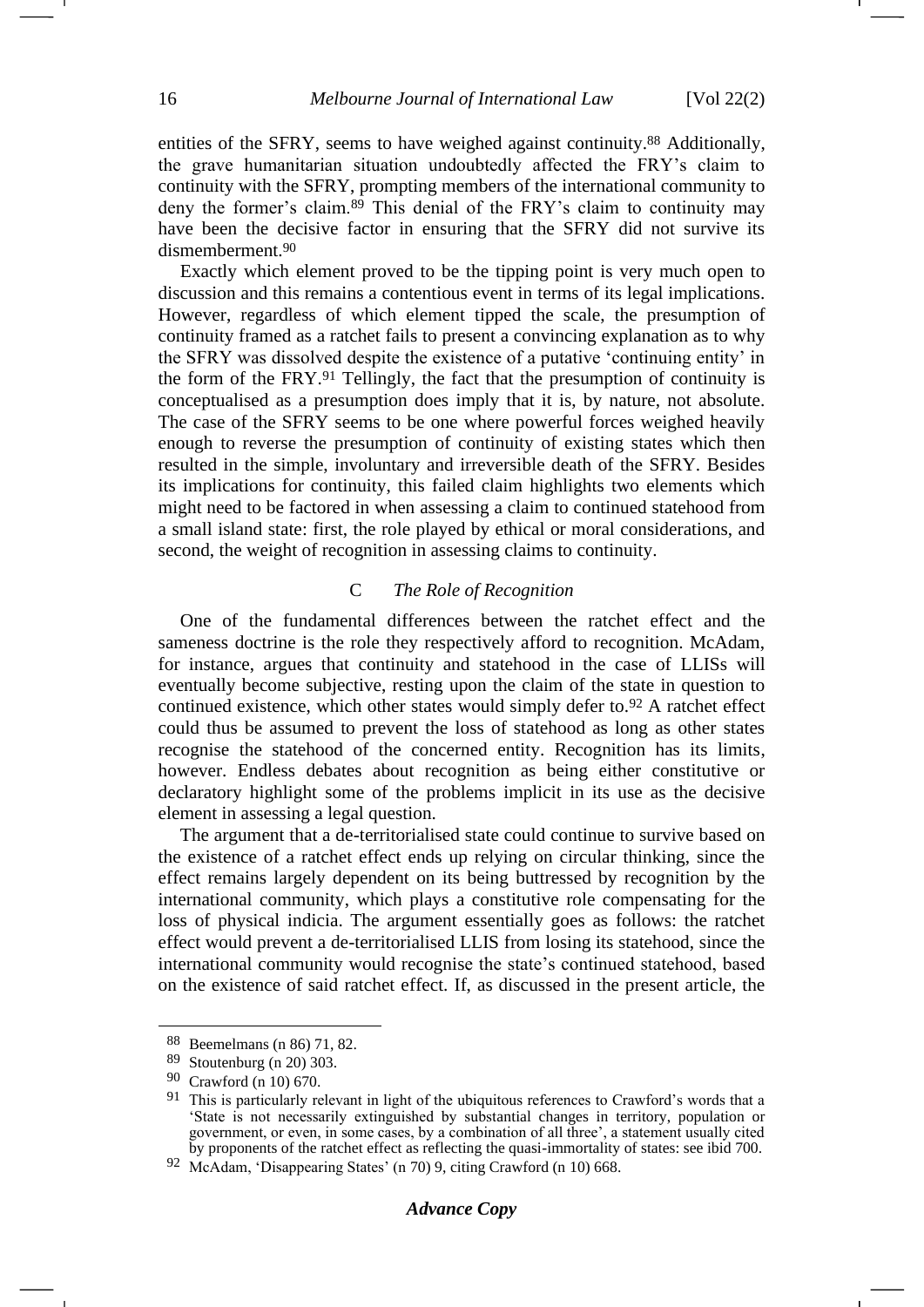ratchet effect's legal foundations were to be challenged, would recognition then still suffice? Conversely, were recognition to be partial or contested, what would then be the status of the de-territorialised LLIS? Similarly, McAdam's assessment that 'the presumption of continuity will apply until States no longer recognise the government [of the state]'<sup>93</sup> ends up facing the same problem of reliance on a circular argument, ultimately being dependent on other states effectively recognising the existence of a ratchet effect operating even beyond the loss of physical indicia.

In contrast, the sameness doctrine implies a different role for recognition, limiting its relevance to a confirmation *vel non* of the sameness of the state in question at different points in time. In cases of continuity, like the re-emergence of the Baltic states, recognition can provide a useful tool for assuming continued existence, or its absence, as in the case of the FRY. Marek or Ziemele's opinion that recognition operates within existing norms seems to best define the role of recognition in cases of state continuity,<sup>94</sup> following the sameness doctrine. While it might not alone and of itself ensure continuity, recognition can provide a useful tool for assessing sameness, and if positive, 'facilitate the concrete manifestation of such survival'.<sup>95</sup> Accordingly, if one follows the sameness doctrine, the role of recognition is limited to the scope of the presumption of continuity. It would thus be unlikely, if not impossible, for recognition alone to supersede the complete loss of physical indicia for instance, as this could be said to fall outside of the scope of the sameness doctrine of continuity.<sup>96</sup> Going further, Heather Alexander and Jonathan Simon state:

If recognition were constitutively sufficient for statehood, then if the community of nations, for whatever reason, decided to recognise a boiled egg as a state, then that boiled egg would be a state. But this is absurd. It follows that no amount of recognition extended to some entity could guarantee that that entity were in fact a state.<sup>97</sup>

It seems safe to say that while recognition can, within certain boundaries, provide a useful tool for assessing claims of continuity, it cannot create or sustain statehood out of thin air, nor can the presumption of continuity, even when framed as a ratchet effect. Underlying the inherent limitations of recognition as a tool for assessing continued statehood is the weight of statehood's physical indicia. Indeed, even if states are legal creations, their existence and relevance in a world largely populated by international organisations, transnational corporations and NGOs remain deeply rooted in the physical reality of their existence. Although the proponents of the de-territorialised state option portray it as largely obsolete, the need for physical indicia is very much at the core of the legal fiction of the state.

<sup>93</sup> McAdam, 'Disappearing States' (n [70\)](#page-12-0) 9.

<sup>94</sup> Marek (n [29\)](#page-6-1) 160–1; Ziemele, *State Continuity and Nationality* (n [31\)](#page-6-0) 126.

<sup>95</sup> Marek (n [29\)](#page-6-1) 160.

<sup>96</sup> See below Part III(D)(1).

<sup>97</sup> Alexander and Simon (n [32\)](#page-7-0) 24.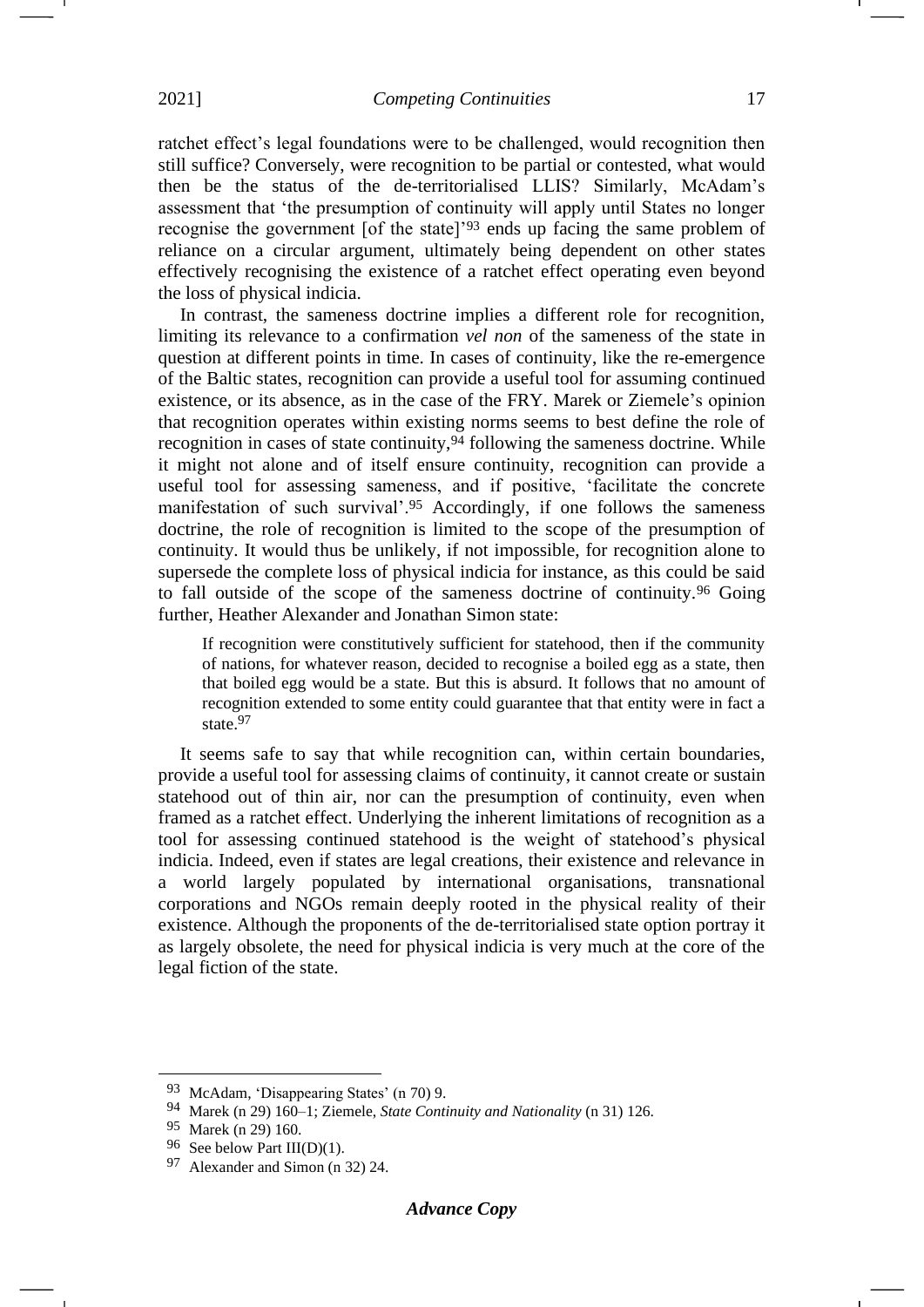#### D *Scope(s) of Application*

The physical elements of statehood are key to setting tentative boundaries to the scope of the concept of continuity, at least if conceptualised as a sameness assessment. Implicit to the notion of 'sameness' is the existence (or not) of a common core upon which that sameness can be assessed,<sup>98</sup> an extra-legal anchor that exists beyond the legal obligations and relationships of the state, a unique identity.<sup>99</sup> It is inherent to cases where questions of continuity arise that this core has gone through various changes or faced different challenges, but this core of population and territory seems to be an implicit requirement to apply continuity (or succession for that matter).<sup>100</sup> Derek Wong, for instance, implicitly acknowledges this:

Difficult issues would also arise where a government is able to exercise effective control, loses control and subsequently regains it. Without the presumption of continuity, a state could have periods of extinction and revival, followed by extinction.101

By effectively acting as a presumption against the creation of a new state, the presumption of continuity ensures that this does not happen. The example of the Baltic states discussed above provides an excellent example of the relevance of such a core upon which continuity can be assessed.<sup>102</sup> Post-war Austria's claim to continuity with pre-Anschluss Austria also highlights the relevance of resting such a claim on the similarity in territory and population.<sup>103</sup>

The ratchet doctrine of continuity instead adopts a broader approach to the issue. While not necessarily constructed so as to turn states into immortal creatures, it assumes state death to be highly unlikely and, to a certain extent, differentiates between state inception and continued statehood.<sup>104</sup> As discussed above, under this understanding of continuity, recognition gains a quasiconstitutive weight. The implicit outer boundaries of the ratchet effect would thus be defined by the (de-)recognition of the de-territorialised state at an undetermined time after the physical indicia of statehood are no longer fulfilled. However, this shift towards recognition fails to engage fully with the role of the physical foundations of statehood<sup>105</sup> and risks overlooking the role of the latter in the application of the presumption of continuity to the case of small island states. Moreover, the ratchet effect doctrine relies on the presumption of continuity to argue the obsolescence of the orthodox definition of statehood. This, however, mischaracterises the relationship between physical indicia, statehood and continuity.

<sup>98</sup> Crawford (n [10\)](#page-3-1) 671. This concept of an essential core or nucleus is already present in William Edward Hall's analysis of the role of territory in matters of continuity and identity: William Edward Hall, *A Treatise on International Law* (Clarendon Press, 1890) 18–19.

<sup>99</sup> Craven (n [57\)](#page-10-0) 160.

<sup>100</sup> Crawford (n [10\)](#page-3-1) 667–8.

<sup>101</sup> Wong (n [10\)](#page-3-1) 364.

 $102$  See above Part III(B)(2).

<sup>103</sup> Clute (n [75\)](#page-13-0) 109.

<sup>104</sup> See, eg, Ross (n [10\)](#page-3-1) 242.

<sup>105</sup> Willcox instead opts for an alternative approach to defining what a state is: Willcox (n [4\)](#page-1-0) 127–32.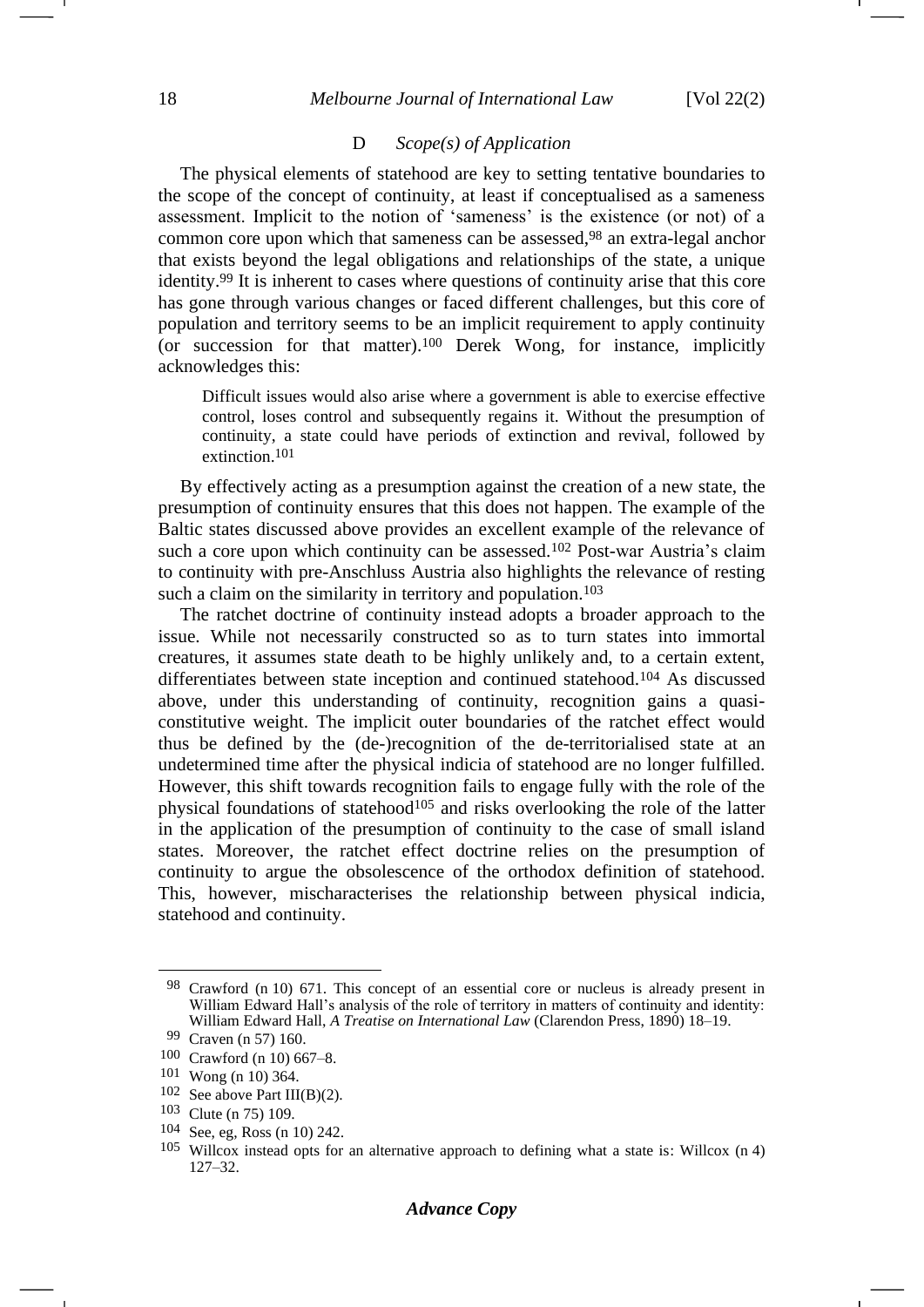#### 1 *Physical Indicia and the Minimum Threshold Account of Statehood*

<span id="page-18-0"></span>The traditional definition of the state is found in the 1933 *Montevideo Convention on the Rights and Duties of States*, and is usually taken as a starting point to discuss the continued statehood of small island states.<sup>106</sup> Inadequate and heavily criticised for its failure to provide a workable definition,<sup>107</sup> the popularity of the *Montevideo Convention* definition and its generally accepted status as representative of customary law nevertheless make it hard to dismiss.<sup>108</sup> Indeed, were it completely and thoroughly outdated, international law would have certainly moved on. Rather, it seems more plausible that while the *Montevideo Convention* fails to provide a satisfactory definition, it nonetheless sets a minimum standard that allows enough flexibility for it to be favoured by states.<sup>109</sup> Although it fails at clarifying certain limit cases, its minimum threshold still provides a basic outline of which criteria a state is expected to fulfil to be a member of the club.<sup>110</sup> Rather than characterising it as a comprehensive and watertight definition,<sup>111</sup> one can still extract significance from some of its elements by linking it with what is generally considered the root of states' existence and legitimacy: population and territory. By focusing primarily on what the *Montevideo Convention* definition fails to do, it is easy to overlook what it does succeed in doing: providing a minimum threshold, regardless of how unhelpful it is in clarifying certain unclear cases.<sup>112</sup>

Arguably, part of the relevance of the *Montevideo Convention* definition lies in its reflecting customary international law and its statement that the existence of a state is rooted in fact.<sup>113</sup> Beyond the ad nauseam references to the Peace of Westphalia as the watershed moment of the sovereign state's domination on the international level, it remains that the territoriality of the state is at the core of its victory over its competitors during the centuries that led to its eventual triumph.<sup>114</sup> While the monopoly of states on international lawmaking has since eroded, one can hardly declare states as irrelevant. Borders and domestic legal orders remain central to international governance; the recent fight against COVID-19 is only the latest example of borders being more than meaningless

## *Advance Copy*

<sup>106</sup> Wong (n [10\)](#page-3-1) 353. See also Mälksoo (n [16\)](#page-4-1) 41.

<sup>107</sup> Thomas D Grant, 'Defining Statehood: The Montevideo Convention and Its Discontents' (1999) 37(2) *Columbia Journal of Transnational Law* 403; Wong (n [10\)](#page-3-1) 354.

<sup>&</sup>lt;sup>108</sup> David Harris, *Cases and Materials on International Law* (Sweet & Maxwell, 7<sup>th</sup> ed, 2010) 92; Mälksoo (n [16\)](#page-4-1) 13.

<sup>109</sup> Crawford (n [10\)](#page-3-1) 45.

<sup>110</sup> Jan Klabbers, *International Law* (Cambridge University Press, 2013) 73.

<sup>111</sup> The fact that it is not is used as the basis for the complete dismissal of the definition. This approach overlooks the continuing position of the *Montevideo Convention* definition in international law, regardless of its well-known and thoroughly discussed flaws. The fact that such a supposedly 'bad' definition still holds a predominant position testifies to the existence of at least some relevant elements among the outdated requirements. Its ubiquitous presence in legal scholarship emphasises further that fact: see, eg, Bílková (n [21\)](#page-5-1) 43.

<sup>112</sup> This indeed seems to be the consequence of a minimum threshold set too low; it fails to reach the theoretical desired threshold of an effective definition, which could clarify any case of disputed statehood.

<sup>113</sup> Interestingly, art 1 of the *Montevideo Convention* was adopted with very little debate, in stark contrast with the attempts at defining the state that were to follow: see Grant (n [107\)](#page-18-0) 416.

<sup>114</sup> Hendrik Spruyt, *The Sovereign State and Its Competitors: An Analysis of Systems Change* (Princeton University Press, 1994) 151–80.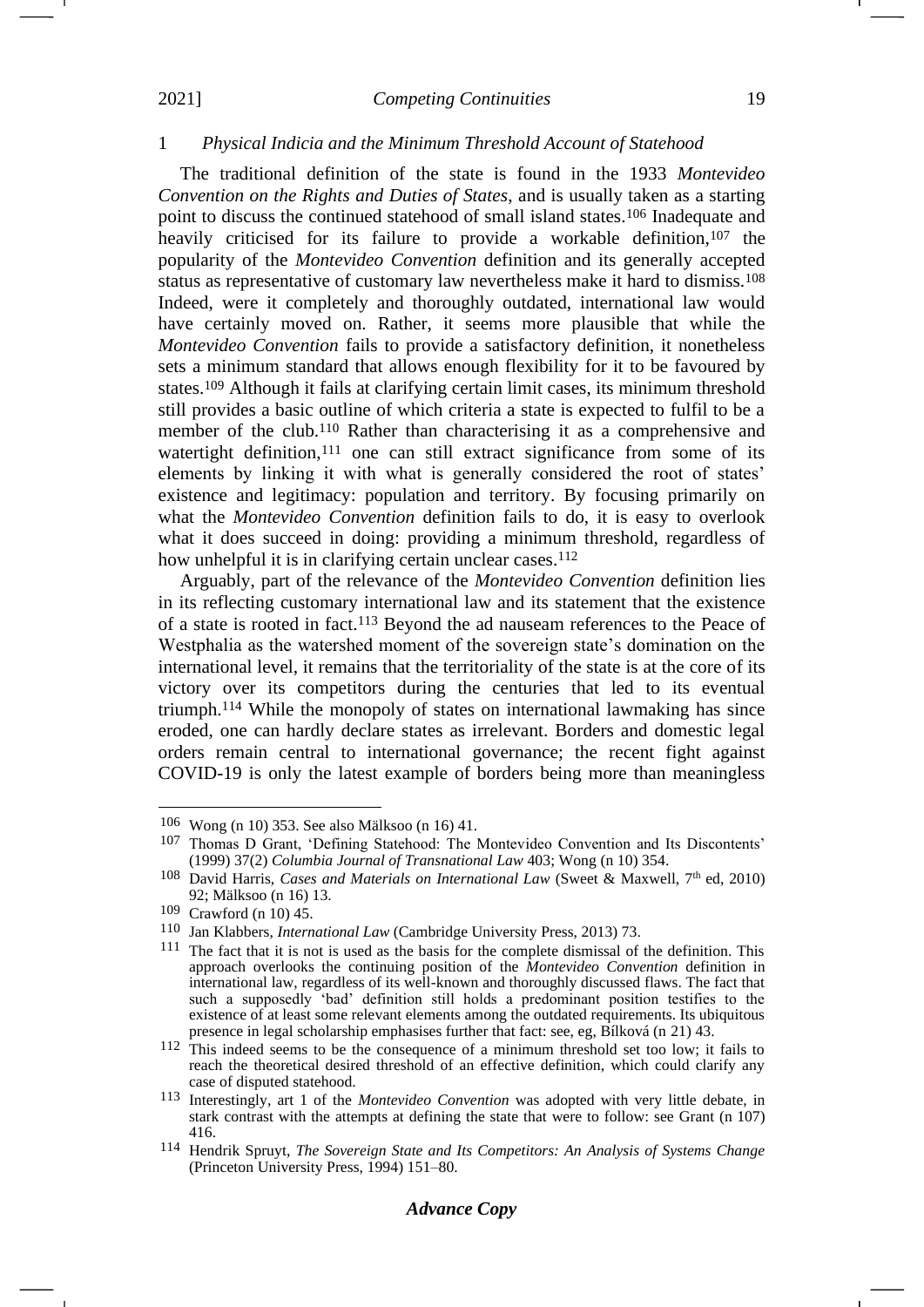lines on a map. States are legal fictions, but only to a certain extent; they retain a firm grasp on the physical world even today, regardless of how much some want to believe that the sovereign state is dead.

Essentially, the core of the discussion on continuity lies in its relationship with physical facts. Can the presumption of continuity supersede the factual disappearance of some or all the components of a state as the ratchet doctrine seems to imply? Were this to be the preferred understanding of continuity, it would effectively frame the presumption of continuity as the hypothetical primary constitutive element of a de-territorialised state, in contrast with the sameness doctrine, which instead limits the scope of continuity to matters of identity. The weight given to the different elements of the *Montevideo Convention* definition is also crucial, as the non-fulfilment of one criterion might not have as wide-ranging consequences as others. Here, the case of fragile states is of particular importance, since it is cited by proponents of the ratchet effect doctrine as highlighting the flexibility of the notion of statehood and the possibility of retaining statehood despite the complete loss of one of its elements.<sup>115</sup> Although this instance of state practice is discussed above in the context of continuity, its implications as to the weight given to government as an element of statehood is relatively clear: a state does not necessarily need a government to continue existing, or, even to become a state.<sup>116</sup> Wong attributes this flexibility of the government criterion to the temporary nature of such events; the underlying assumption being that 'there will be a government at some point'.<sup>117</sup> Hence, this leeway does not mean that all *Montevideo Convention* criteria are to be assessed similarly.

Another element of state practice used to illustrate the non-necessity of territory and the strength of the presumption of continuity as a ratchet is the case of governments in exile.<sup>118</sup> However, this would be true if the governments in exile did not claim any territory, which is not the case. As discussed above in Part III(B)(3), the weight of *jus cogens* norms and of other principles of international law heavily diminishes the purported role played by the presumption of continuity. Consequently, the clear link between governments in exile with a defined population and the territory from which they are temporarily disconnected (as the notion of exile indeed implies) clearly negates the claim that their existence is independent from the existence of the physical indicia of statehood. The legal personality of a government in exile is not independent from the state it claims to be, and its existence removed from the state it represents is, in Marek's words, 'simply inconceivable'.<sup>119</sup>

Hence, for the purpose of defining a working scope to the presumption of continuity, the ratchet effect doctrine assumes a wide, general scope of application. The sameness doctrine instead limits the scope of continuity to the

<sup>115</sup> Ross (n [10\)](#page-3-1) 150.

<sup>116</sup> The case of Congo's hurried independence from Belgium in 1960 is particularly striking: see Crawford (n [10\)](#page-3-1) 56–8. The fourth criterion listed in the *Montevideo Convention*, ie the capacity to enter into relation with other states, is not discussed in the context of this article as it is broadly considered outdated or irrelevant: at 61–2.

<sup>117</sup> Wong (n [10\)](#page-3-1) 366–7.

<sup>118</sup> Ross (n [10\)](#page-3-1) 151–3; Burkett (n [4\)](#page-1-0) 356–7; McAdam, 'Disappearing States' (n [70\)](#page-12-0) 10–11. See also McAdam, *Climate Change, Forced Migration and International Law* (n [1818\)](#page-4-2) 135–8.

<sup>119</sup> Marek (n [29\)](#page-6-1) 89; Stoutenburg (n [20\)](#page-4-0) 285.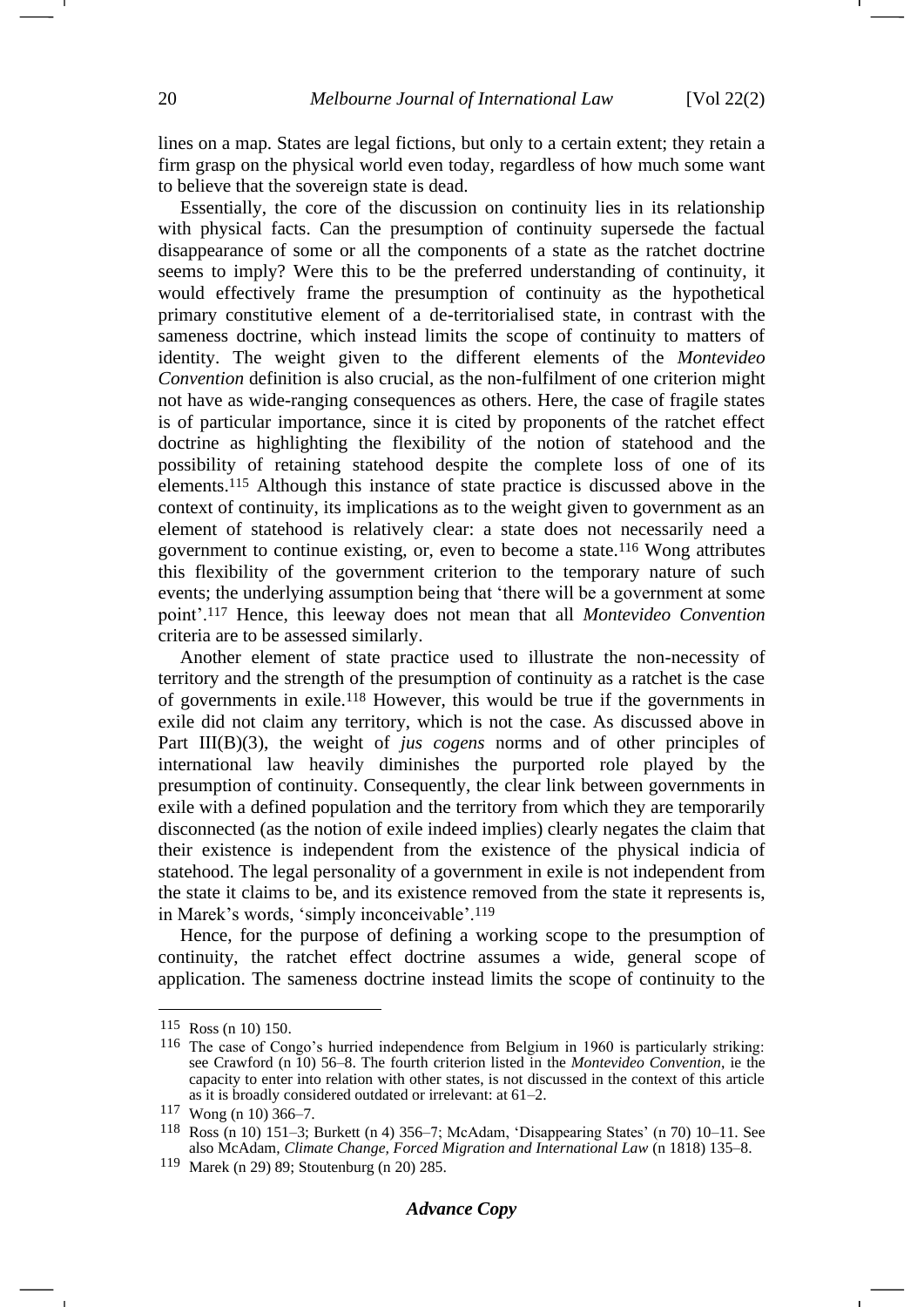clarification of the identity of a state, excluding matters of statehood and status. Hence, while the ratchet doctrine relegates the *Montevideo Convention* definition to an outdated fiction for the purpose of assessing continued statehood, these matters simply fall outside of the scope of continuity under the sameness doctrine. The reason for the latter is simple: in order to assess sameness, there needs to be an object to such assessment, and the existence of that object is defined under a different set of rules (arguably the *Montevideo Convention* definition) which overlaps with the sameness assessment only in so far as a similarity in a common core can contribute to assessing continued identity. Under this doctrine, the law on state continuity thus cannot supersede the normative framework applying to statehood, as these are different in nature and fundamentally distinct.

This is clearly reflected in the work of Professor Krystyna Marek, whose research has contributed substantially to the study of continuity and state identity.<sup>120</sup> While Marek discusses in depth the question of state continuity, she explicitly dismisses the idea that continuity could override the physical disappearance of a state:

Traditional doctrine generally seeks to simplify the problem by affirming that a State becomes extinct with the disappearance of one of its so-called 'elements', — territory, population, legal order. With regard to the material elements of a State, the argument is so obvious as to be unnecessary. That a State would cease to exist if for instance the whole of its population were to perish or to emigrate, or if its territory were to disappear (eg an island which would become submerged) can be taken for granted. But with regard to the real and decisive problem the traditional view leads nowhere. A State — it is said — ceases to exist when its legal order (or 'government' as is sometimes said) ceases to exist. But this is precisely the question: *when* does the legal order cease to exist? For there can be no doubt that it is around this question that the whole problem centres, and that it is precisely this question which is juridically relevant.<sup>121</sup>

The role of continuity is thus defined as a tool for clarifying the sameness of the state in light of changes in its internal elements, mainly its legal order, not as an immortality pill overriding the loss of territory and population. Marek simultaneously emphasises physical indicia as being essential to statehood while declaring unhelpful the inclusion of government as a criterion of statehood, presciently hinting at the case of so-called 'failed states'. Numerous cases of succession and continuity have arisen since Marek wrote in 1954,<sup>122</sup> but, while the body of state practice has grown, the problems and principles she describes are still relevant to the current discussion and help define the scope of continuity. Indeed, her opinion is still commonly discussed and cited in current scholarship.<sup>123</sup>

Marek's insights concerning the importance of material indicia are also pertinent to a key element of the ratchet effect doctrine, namely, the idea that the

<sup>120</sup> Marek (n [29\)](#page-6-1).

<sup>121</sup> Ibid 7 (citations omitted) (emphasis in original). This view in relation to continuity overriding the physical disappearance of state is supported by Craven (n [57\)](#page-10-0) 159.

<sup>&</sup>lt;sup>122</sup> See Malcolm N Shaw, *International Law* (Cambridge University Press, 7<sup>th</sup> ed, 2014) 695– 700.

<sup>123</sup> See, eg, Wong (n [10\)](#page-3-1); Jain ([n 16\)](#page-4-1); Mälksoo ([n 16\)](#page-4-1).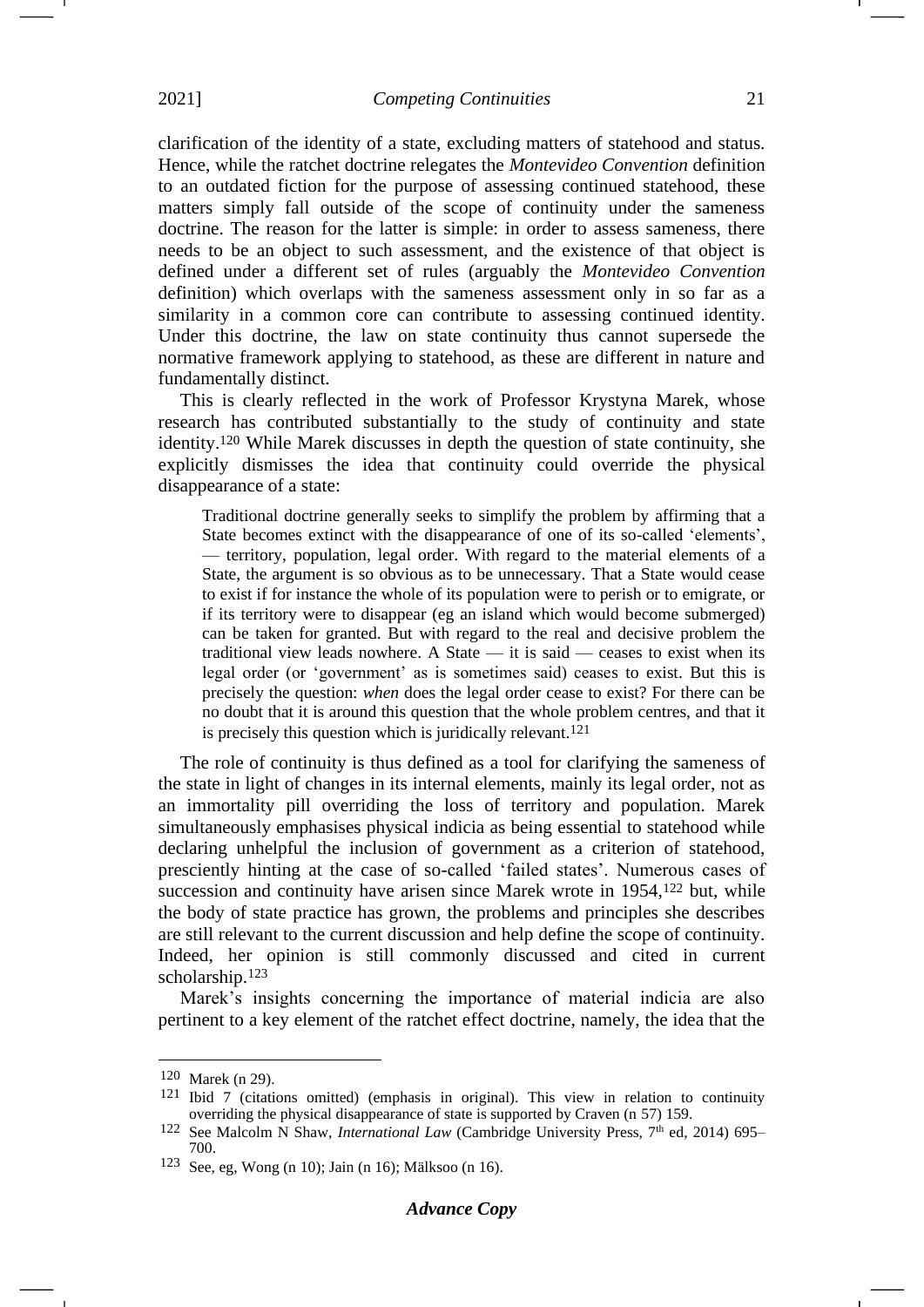rules applying to the creation of states do not apply to the continuation of states.<sup>124</sup> In other words, the threshold required to become a member of the club of states is substantially different from that required to remain a member. This approach to statehood is illustrated by the considerable leeway afforded to existing states in the fulfilment of the traditional constitutive elements of statehood. While seemingly supported by state practice on the question,<sup>125</sup> this interpretation of state practice fails to fully consider the weight of physical indicia as an anchor for statehood. Indeed, while the government criterion is only applied loosely, if at all,<sup>126</sup> the need for physical indicia, both at inception and during a state's continued existence, cannot be dismissed easily. The lack of discussion on such a need in the literature prior to the case of LLISs is not due to the accessory nature of physical indicia, but rather to the self-evident nature of such a requirement for entities that remain fundamentally rooted in their exclusive claim to a piece of the earth's emerged mantle.

Whether at its birth or throughout its life, the need for a state to maintain at least a symbolic physical existence cannot be underestimated. Novelty indeed presents challenges to the interpretation of international law. However, the fact that the need for an element of statehood has always been taken for granted and thus left relatively undiscussed in this precise context does not automatically result in its being irrelevant and easily waived as a requirement for continued statehood. The implied leap required to conceptualise a state without a territory cannot be justified by the presumption of continuity alone. Rather, stretching statehood beyond territoriality represents such a fundamental shift that reliance on a relatively narrow principle such as the presumption of continuity, never framed as constitutive of statehood hitherto, appears both very optimistic and perhaps even hazardous. The purpose of the present article is to challenge the bases of the current debate on the continued statehood of LLISs beyond the complete loss of territoriality. This particular assumption is why the reliance on the presumption of continuity could be counterproductive for the development of an accurate legal forecast and for work on possible solutions for the people who are or will be displaced. States are first and foremost territorial entities; ignoring this fact risks the creation of major blind spots with potentially disastrous consequences for those who are most vulnerable. This is not because the implementation of the ratchet effect doctrine in itself would be a negative outcome, but rather because an over-reliance on the presumption of continuity could prove counterproductive if the latter is eventually deemed largely inapplicable to the situation of LLISs.

#### IV BRIDGING THE GAP

Discussing the presumption of continuity in this light inevitably raises the question of overlap and the possibility of reconciling the two doctrines discussed. Since both doctrines share common roots and invoke similar elements

<sup>124</sup> See, eg, Ross (n [10\)](#page-3-1) 242.

<sup>125</sup> See above Part III(B)(1).

<sup>&</sup>lt;sup>126</sup> The case of Somalia discussed above in Part  $III(B)(1)$  is perhaps the most well-known example of such flexibility. Congo's uncontested accession to statehood in 1960 is another instance of the loose application of the need for a government: Crawford (n [10\)](#page-3-1) 56–8.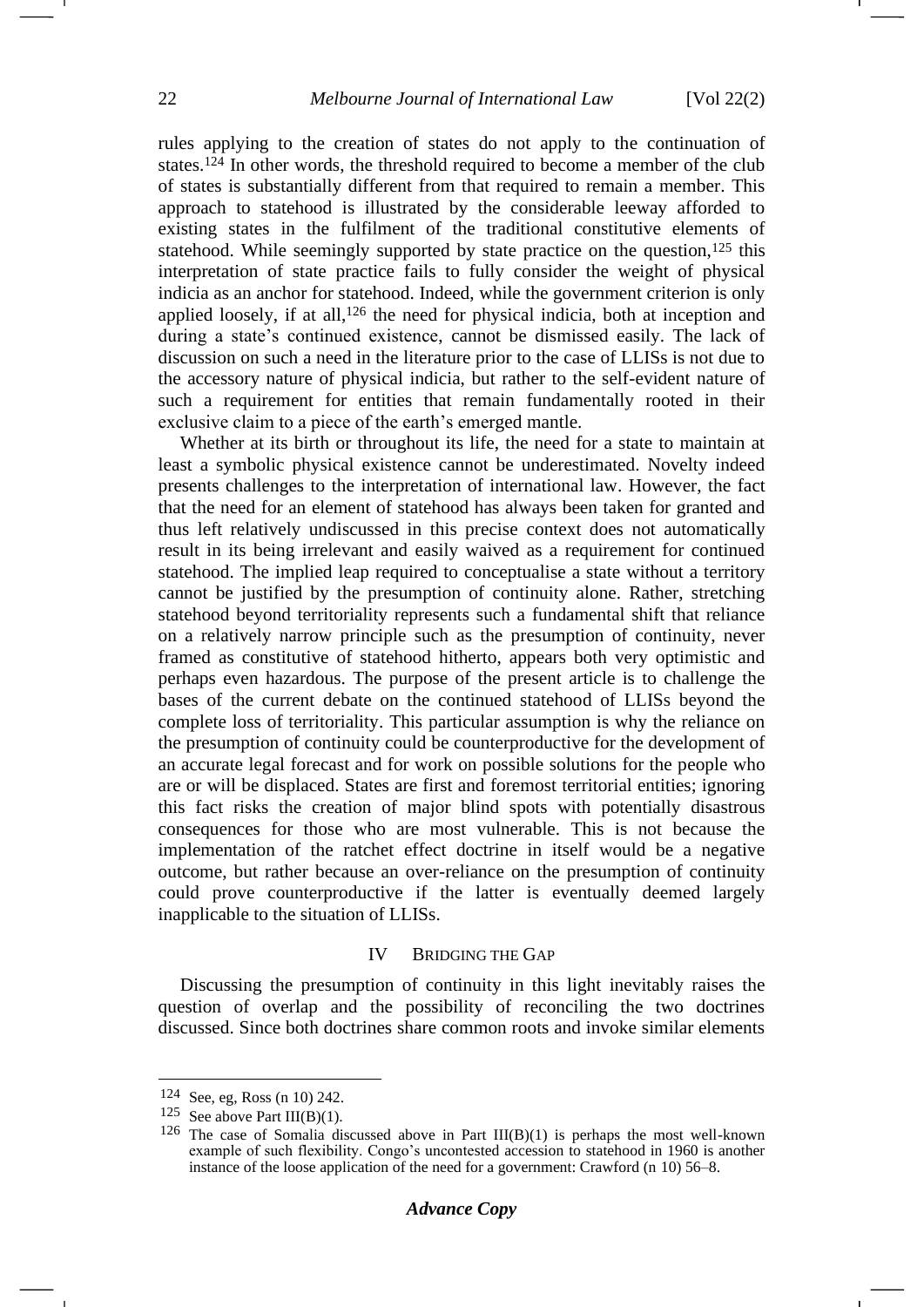of state practice, is the gap separating them too wide to bridge? One could even go further and ask: are there really two different doctrines of continuity?

Here the answer can only be speculative. As we do not know if Schrödinger's unfortunate cat is alive or dead until we open the box, it is impossible to accurately assess the nature of continuity in the context of small island nations without an adequate body of state practice. Even if legal scholarship on the matter may bear a certain normative weight, it is far from invulnerable to challenges by states. Moreover, certain claims to continuity can only be assessed accurately ex post facto, such as the Federal Republic of Germany's claim to continue the German Reich's identity, which found a conclusive answer only following the German reunification.<sup>127</sup> Until then, competing theories and doctrines remain speculative. Nonetheless, it is still possible to attempt an answer.

First, yes, there seems to be two different understandings of the presumption of continuity. As demonstrated above, one can identify discrepancies between how continuity has been applied outside of the discussion on small island states, and the role it has been given as the ultimate fail-safe to arguments supporting continued statehood beyond the loss of physical indicia. Alternatively, it may be that a solid case can be built to support a ratchet-like presumption of continuity. However, if such arguments exist, they are not to be found in the current literature on the subject. As shown here, the existence of a ratchet effect preventing the loss of statehood is not as easily framed as a self-evident fact as one may believe after reviewing what has been written on the subject to date.

This highlights perhaps the single most important point of this analysis, which is the asymmetry between the widespread use of the presumption of continuity and the comparative lack of a solid foundation to ground its use as a ratchet effect in the context of LLISs. Consequently, what is problematised in the present article is not the possibility that the ratchet effect doctrine would successfully help secure the statehood of a de-territorialised LLIS (which would be a positive development, particularly compared to the logical conclusion of prioritising the sameness doctrine of continuity, ie the loss of statehood). Rather, it is the outcome of a scenario in which current legal forecasts present a conclusion (ie the possibility of de-territorialised statehood based on the existence of a ratchet effect), with a confidence that is later proved to be overstated by a hostile use of the sameness doctrine to undermine the use of the presumption of continuity to support an LLIS's claim to de-territorialised statehood.

Therefore, before resting further arguments on the presumption of continuity, either the arguments supporting the ratchet effect need to be clarified to a degree proportional to the role given to continuity by its proponents, or alternatively, the gap between the two doctrines needs to be addressed. Not doing so risks dangerously weakening further reasoning, as well as potentially opening the door to challenges to the continued statehood of a de-territorialised LLIS. Even

<sup>127</sup> Mälksoo (n [16\)](#page-4-1) 36–7. Mälksoo characterises the German reunification as an 'extralegal' phenomenon, a political development.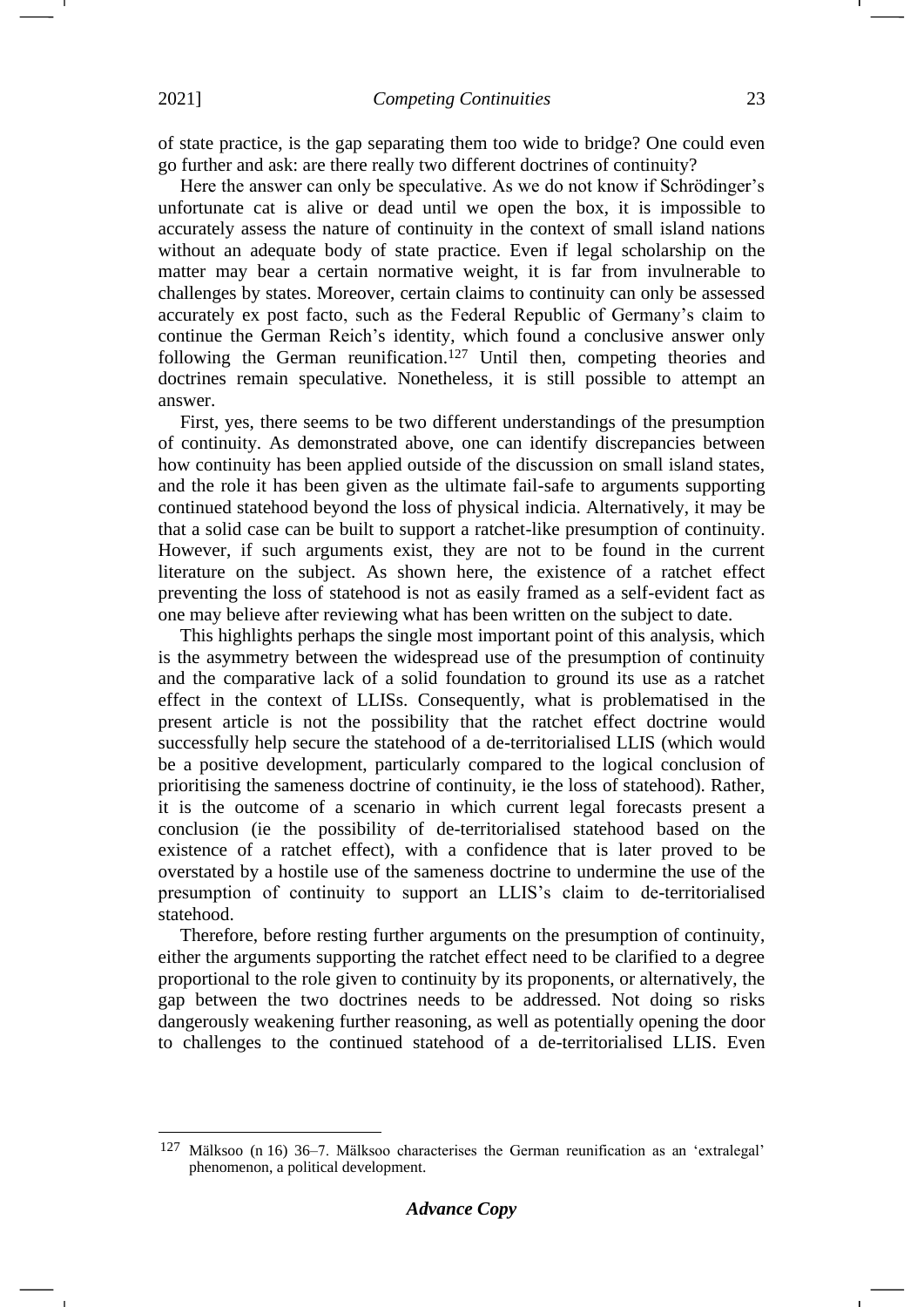continuity in its sameness iteration is far from removed from politics, despite its narrower scope and partially self-evident character.<sup>128</sup>

The dynamic relationship between the two doctrines is perhaps best illustrated using hypothetical State A, an LLIS which finds itself unable to claim sovereignty over a territory or population. State A may claim continued statehood based on a ratchet effect interpretation of the presumption of continuity, as defined in Part II(A) above. However, because State A's statehood is now mostly reliant on its recognition by other states, it may be easy for State B to disregard State A's statehood by claiming that state practice and prior scholarship support continuity as a sameness assessment rather than a ratchet effect. As a result, State B could ignore any statehood-related prerogatives claimed by State A on the basis that State A's statehood is inexistent due to the absence of the traditional criteria of statehood required by international custom. Were State B to be an influential and weighty actor in the international community, the legal personality of State A would then become relativised, possibly politicised to the point of being more a hindrance than an advantage for State A to represent the interests of its displaced population.<sup>129</sup>

The situation of LLISs is peculiar in that it offers a window of opportunity for preparedness and strategising. Discussions can take place now before they become a matter of life and death for vulnerable states. Consequently, thorny questions such as the scope and nature of the presumption of continuity are better assessed in the current context of an academic article than in the broader forum of international relations.

As this and other analyses remain largely scholarly speculations, it is also likely that the context within which an LLIS would need to substantiate its claim to de-territorialised statehood would be substantially affected by the uncertainty inherent to a climate-changed world. While the nature and range of this climateinduced uncertainty remain impossible to predict, a careful analysis of the relevant legal norms *now* is crucial to their applicability *later*, when the stakes may be multiplied by a variety of factors. The approach adopted by this article may appear rather conservative in its outlook, failing to engage with the unique nature of the climate crisis. However, this is a corollary effect of the goal of this contribution, which is to be relevant now, not once the statehood of an LLIS hangs in the balance. One can only be hopeful that a climate-changed world will allow for more flexibility and provide a favourable environment for deterritorialised statehood, but this cannot be relied upon. As the former president of Kiribati, Anote Tong, highlights, it is better to 'plan for the worst and hope for the best'. 130

<sup>128</sup> Addressing the realist's position on the Baltic states' claims to continuity, Mälksoo (n [16\)](#page-4-1) 268 (emphasis in original) summarises it as such: '*De facto*, there is "continuity" only to the extent that power can guarantee it'.

<sup>129</sup> Such a scenario intentionally excludes the possibility of alternative types of non-statehood international legal personality, such as that enjoyed by sui generis entities such as the Sovereign Military Order of Malta or the Holy See: see, eg, Alberto Costi and Nathan Jon Ross, 'The Ongoing Legal Status of Low-Lying States in the Climate-Changed Future' in Petra Butler and Caroline Morris (eds), *Small States in a Legal World* (Springer, 2017) 101, 123–6.

<sup>130</sup> Kenneth R Weiss, 'Before We Drown We May Die of Thirst' (2015) 526 *Nature* 624, 626.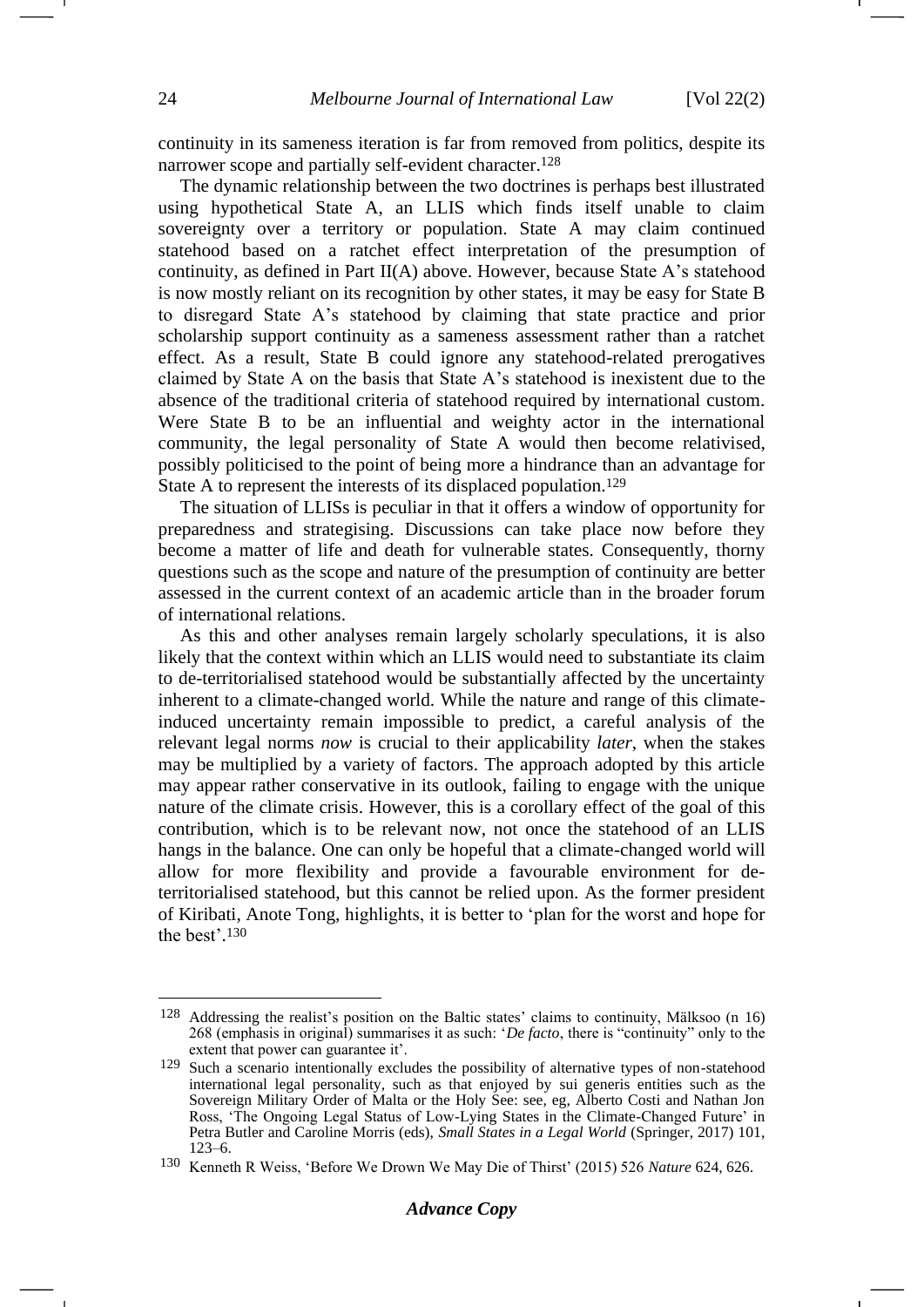Secondly, the possibility that both doctrines of continuity can be reconciled should not be dismissed. In fact, this outcome is necessary if continuity is to remain a key element in claims to de-territorialised statehood. Part of the gap this article seeks to fill is that the ratchet effect doctrine of continuity neither acknowledges nor addresses the sameness assessment doctrine. To build sound foundations for further scholarship using continuity, the chasm between the two doctrines must be bridged. This need is perhaps more acute due to the extent to which the sameness doctrine has dominated the study of continuity hitherto, notwithstanding the situation of LLISs. In fact, it may even be misplaced to refer to the sameness doctrine as a doctrine at all, since it appears that this is the firmly established definition of continuity rather than one of several interpretations of continuity.<sup>131</sup> One may thus need to qualify the ratchet effect doctrine as requiring a change in paradigm rather than an alternative reading of the state practice and scholarship on the issue.<sup>132</sup>

Alternatively, the approach adopted by a specific threatened state can be adjusted to take into consideration the possible limited scope of the presumption of continuity. For instance, Stoutenburg's conclusion that statehood is possible as long as symbolic physical indicia, such as a population nucleus, are recognised by the international community, could present a modus operandi for a small island state to pre-empt challenges to its statehood.<sup>133</sup>

International law is dynamic, and international norms evolve. Further discussion on continuity may eventually help clarify the respective roles and relationship between the two doctrines of continuity discussed here. Using the consecrated analogy with a living tree used in 1929 by the Privy Council in its decision to grant women the right to vote in Canada,<sup>134</sup> the evolution of the presumption of continuity into a ratchet effect could be framed as a natural progression of the principle. However, before that branch can be fully attached to the tree's existing branches and trunk, its position and connection with the tree need to be clarified with regard to the branch it connects to: the sameness doctrine. The normative weight of legal scholarship alone might struggle to tip the scales if undermined by gaps left unaddressed. Before a way forward emerges, the substantial body of existing legal scholarship on continuity needs to be reconciled with the use of, and scholarship on, continuity in the context of LLISs. In short, the achievement of a 'continuity of continuities' appears to be one of the possible remedies needed to bridge the gap identified by this article. Conversely, this is but one of the relevant elements to the discussion on the continued statehood of LLISs. The role of legitimacy and the right to selfdetermination could also be key in substantiating statehood beyond the possible loss of territorial sovereignty.<sup>135</sup>

<sup>131</sup> While clearly the source of abundant literature and debate, the key contentious elements of the study of continuity hitherto lay more in the relationship of continuity with succession and identity than in the existence *vel non* of a putative ratchet effect: see Østrup (n [38\)](#page-7-1) 2–3.

<sup>132</sup> Alternatively, a fundamental change in how statehood is approached could achieve the same goal, as discussed by Willcox through her proposal for a 'family resemblance' account of statehood: see Willcox (n [4\)](#page-1-0) 127–32.

<sup>133</sup> Stoutenburg (n [20\)](#page-4-0) 448.

<sup>134</sup> *Edwards v Attorney-General of Canada* [1930] 1 DLR 98, 106–7, 112–13.

<sup>135</sup> See generally Ross (n [10\)](#page-3-1).